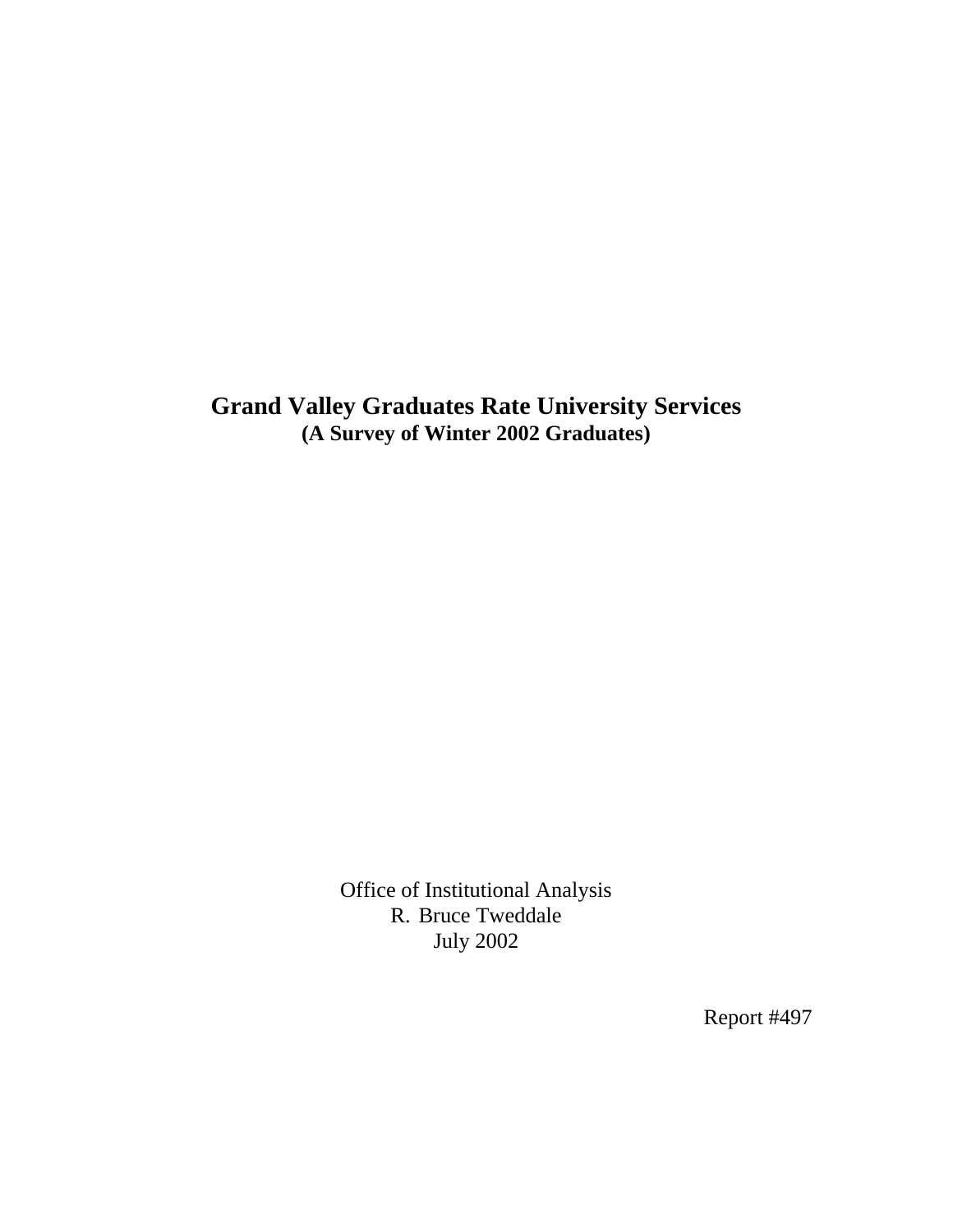## Table of Contents

# Table of Historical Graphs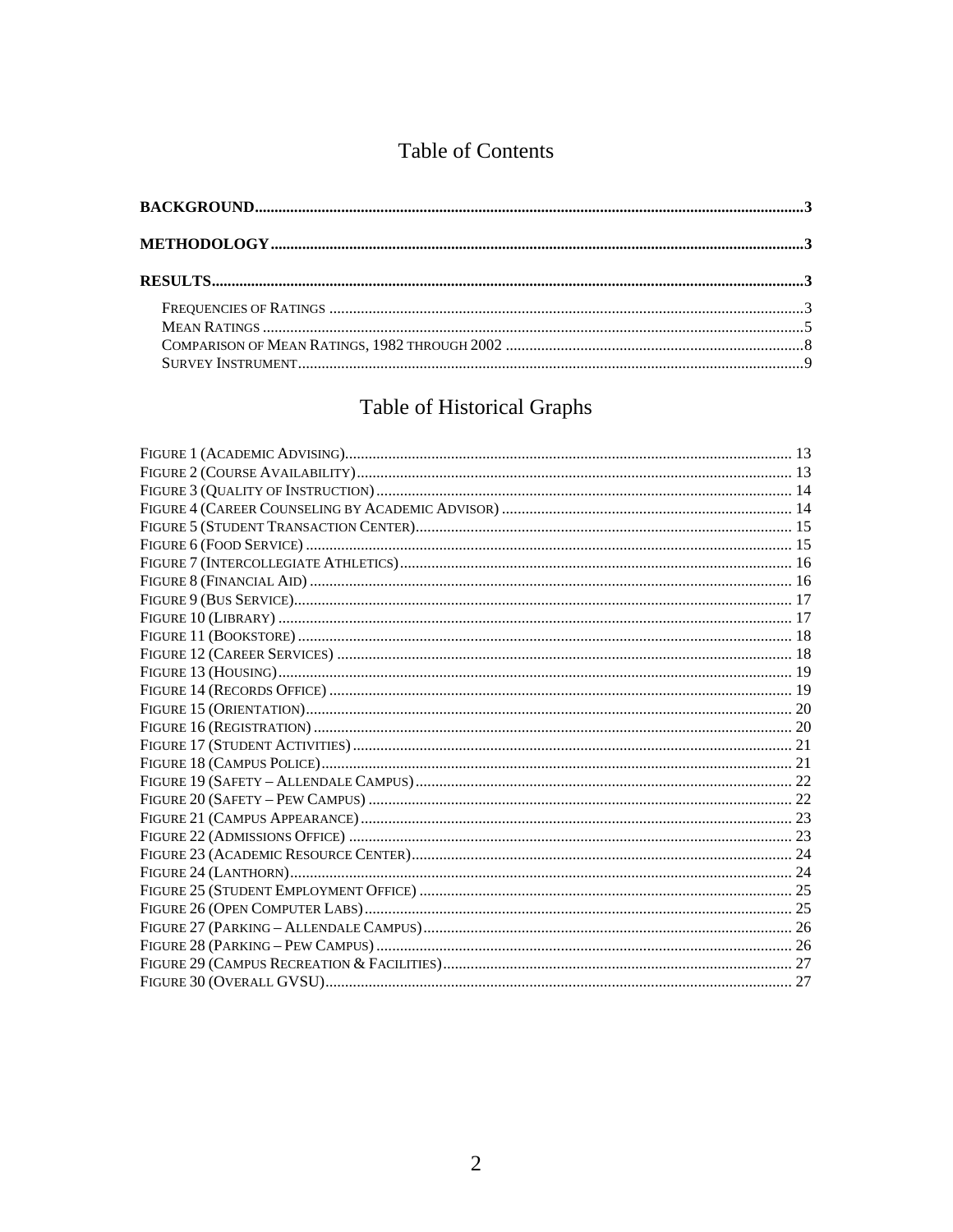## <span id="page-2-0"></span>**Background**

Since 1974, the Office of Institutional Analysis in cooperation with the Records Office has done a survey of graduates every even numbered year. The survey asks the winter term graduates to rate selected university services on a four-point scale from excellent to poor. As such, the survey results give us a measure of quality control on the selected services included in the survey.

## **Methodology**

The Records Office sent out the survey instrument with diplomas to students that graduated Winter 2002. Also enclosed was a business reply envelope. The response rates through July 26, 2002 are as shown below.

|             | <b>bachelors</b> | masters | total |
|-------------|------------------|---------|-------|
| sent        | 1,280            | 384     | .664  |
| returned    | 332              | 87      | 419   |
| return rate | 25.9%            | 22.7%   | 25.2% |

## **Results**

## *Frequencies of Ratings*

In addition to the option of rating the service or office on a four-point scale, the respondents also had the option of indicating that he/she had no contact with that service or office. The percentage distribution shown is for those that did rate the service or office. Also indicated is the number of total respondents that indicated "no contact".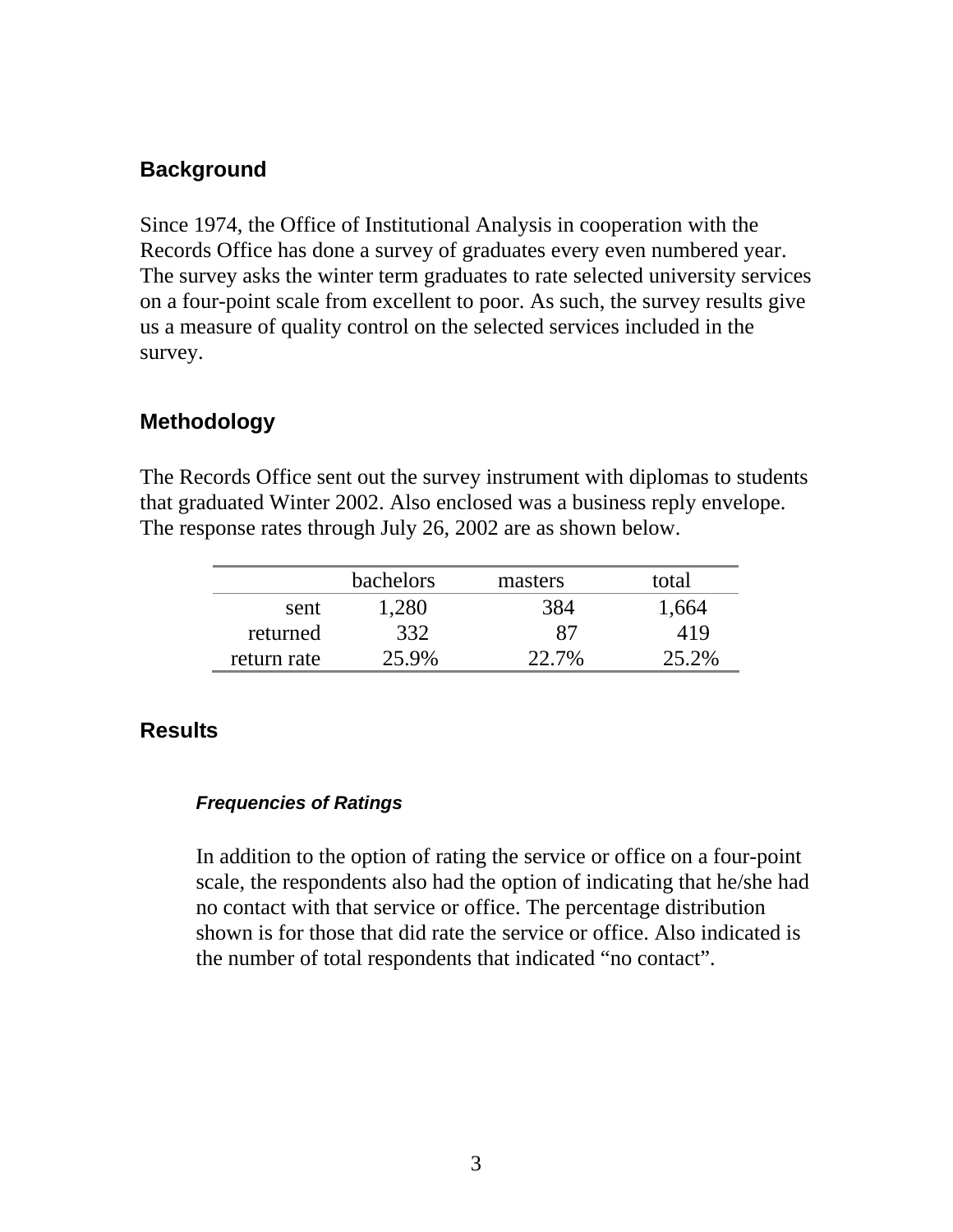| service               | excellent | good | fair    | poor    | $\#$ | no contact     |
|-----------------------|-----------|------|---------|---------|------|----------------|
| academic              | 33.7      | 34.2 | 17.1    | 15.1    | 392  | 27             |
| advising              |           |      |         |         |      |                |
| course avail.         | 29.5      | 52.8 | 16.8    | 1.0     | 417  | $\overline{2}$ |
| quality of            | 33.7      | 60.5 | 5.7     | 0.0     | 418  | 1              |
| instruction           |           |      |         |         |      |                |
| career counsel        | 25.7      | 37.0 | 22.5    | 14.9    | 276  | 143            |
| by acad.              |           |      |         |         |      |                |
| advisor               |           |      |         |         |      |                |
| student               | 56.3      | 38.1 | 5.0     | 0.6     | 318  | 101            |
| transaction           |           |      |         |         |      |                |
| center                |           |      |         |         |      |                |
| food service          | 18.8      | 53.8 | 21.6    | 5.9     | 320  | 99             |
| intercollegiate       | 41.0      | 51.1 | 6.5     | 1.4     | 139  | 280            |
| athletics             |           |      |         |         |      |                |
| financial aid         | 41.0      | 47.3 | 8.4     | 3.3     | 273  | 146            |
| bus service           | 56.9      | 38.2 | 4.2     | 0.7     | 144  | 275            |
| library               | 29.8      | 49.3 | 16.3    | 4.8     | 400  | 19             |
| bookstore             | 37.8      | 51.8 | 8.0     | 2.4     | 416  | $\overline{4}$ |
| career services       | 32.3      | 46.5 | 14.6    | 6.6     | 226  | 193            |
| housing               | 25.3      | 51.7 | 16.5    | 6.6     | 182  | 237            |
| records office        | 41.9      | 46.2 | 8.5     | 3.4     | 353  | 66             |
| orientation           | 20.5      | 54.6 | 15.9    | 9.1     | 220  | 199            |
| registration          | 45.0      | 45.2 | 7.9     | 2.0     | 407  | 12             |
| student               | 30.2      | 53.1 | 14.3    | 2.3     | 258  | 161            |
| activities            |           |      |         |         |      |                |
| campus police         | 28.9      | 52.2 | 13.8    | 5.2     | 232  | 187            |
| $safety -$            | 62.6      | 31.9 | 4.9     | 0.6     | 329  | 90             |
| Allendale             |           |      |         |         |      |                |
| safety - Grand        | 51.9      | 38.6 | 7.9     | 1.7     | 293  | 126            |
| Rapids                |           |      |         |         |      |                |
| campus                | 78.6      | 20.7 | 0.5     | 0.2     | 415  | $\overline{4}$ |
| appearance            |           |      |         |         |      |                |
| admissions            | 44.5      | 51.3 | 3.6     | 0.6     | 357  | 62             |
| ARC                   | 41.9      | 51.5 | 4.0     | 2.5     | 198  | 221            |
| Lanthorn              | 23.9      | 47.2 | 25.1    | 3.8     | 343  | 76             |
|                       |           |      |         |         |      |                |
| student<br>employment | 19.3      | 52.1 | 23.5    | 5.0     | 119  | 300            |
|                       |           | 42.3 | 26.9    |         |      |                |
| computer labs         | 19.4      |      |         | 11.4    | 376  | 43             |
| $parking -$           | 13.5      | 36.8 | 29.5    | 20.3    | 370  | 49             |
| Allendale             |           |      |         |         |      |                |
| $parking -$           | 18.6      | 46.8 | 24.3    | 10.4    | 338  | 81             |
| <b>Grand Rapids</b>   |           |      |         |         |      |                |
| recreation &          | 46.0      | 44.2 | 9.0     | 0.7     | 278  | 141            |
| facilities            |           |      |         |         |      |                |
| overall GVSU          | 42.7      | 54.7 | $2.4\,$ | $0.2\,$ | 415  | $\overline{4}$ |

Percentages of Responses, Total Responses, and "No Contact"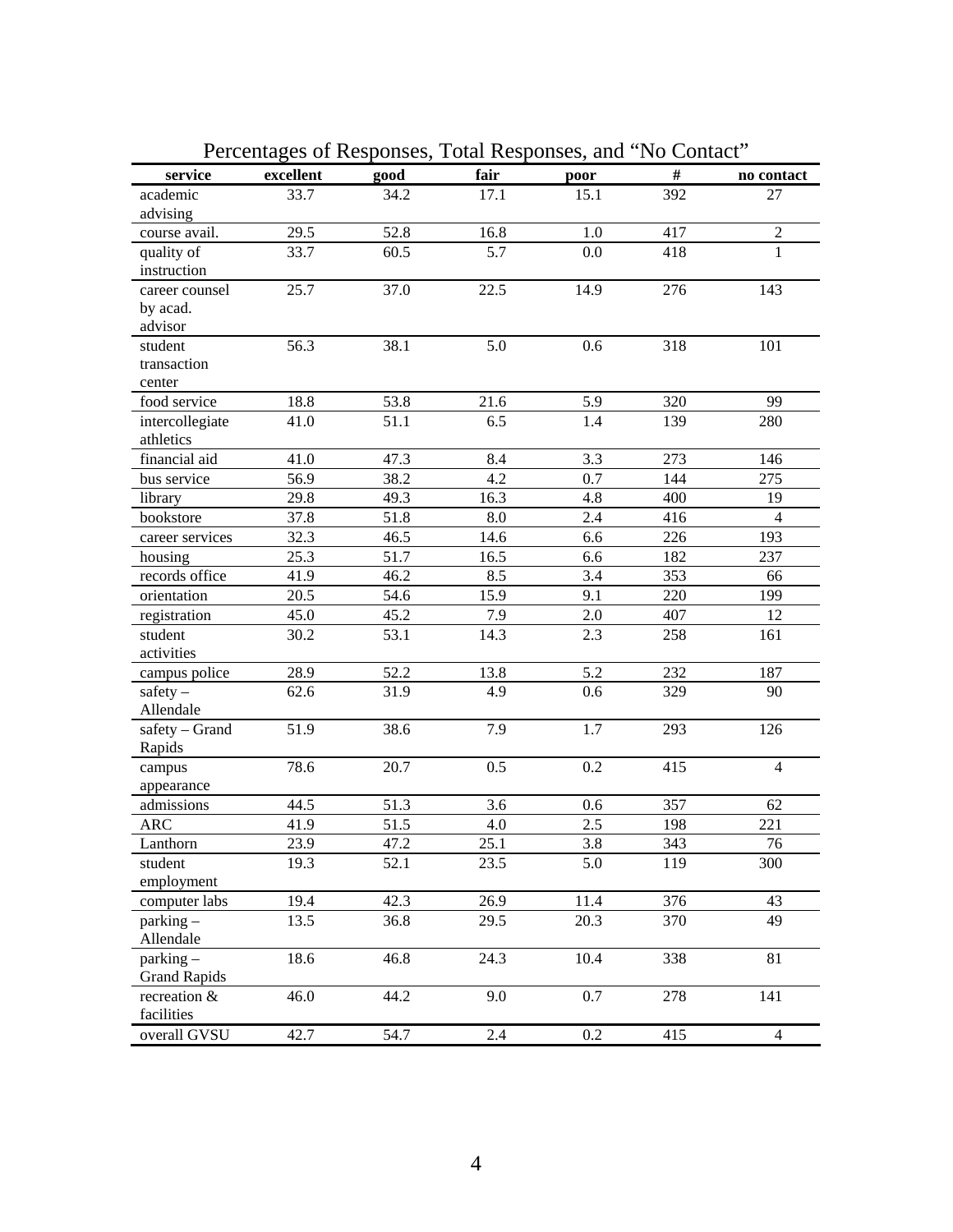#### <span id="page-4-0"></span>*Mean Ratings*

We can assign numerical values to the ratings (excellent=4, good=3, fair=2, poor=1) if one is willing to assume that the "distance" between the ratings is equal. By doing this we can examine the differences between mean ratings of the various offices and services.

We are dealing with a sample of the Winter 2002 graduates. If we try to make inferences from this sample about the total population of Winter 2002 graduates, we would have to assume that the sample is truly representative of the total population. Inferences about the differences in the total population on mean ratings must rely on a term called the "standard error of the mean". The standard error of the mean is an estimate of the probable range of the "true" population mean, expressed as upper and lower "confidence limits". We can be 67% confident that the true population mean (the mean of all Winter 2002 graduates) falls within these confidence limits if the sample is not biased.

| service                   | mean rating | #   | upper      | lower      |
|---------------------------|-------------|-----|------------|------------|
|                           |             |     | confidence | confidence |
| academic advising         | 2.86        | 392 | 2.91       | 2.81       |
| course avail.             | 3.11        | 417 | 3.14       | 3.08       |
| quality of instruction    | 3.28        | 418 | 3.31       | 3.25       |
| career counsel by acad.   | 2.74        | 276 | 2.80       | 2.68       |
| advisor                   |             |     |            |            |
| student transaction       | 3.50        | 318 | 3.54       | 3.46       |
| center                    |             |     |            |            |
| food service              | 2.85        | 320 | 2.89       | 2.81       |
| intercollegiate athletics | 3.32        | 139 | 3.38       | 3.26       |
| financial aid             | 3.26        | 273 | 3.31       | 3.21       |
| bus service               | 3.51        | 144 | 3.56       | 3.46       |
| library                   | 3.04        | 400 | 3.08       | 3.00       |
| bookstore                 | 3.25        | 415 | 3.28       | 3.22       |
| career services           | 3.04        | 226 | 3.10       | 2.98       |
| housing                   | 2.96        | 182 | 3.02       | 2.90       |
| records office            | 3.27        | 353 | 3.31       | 3.23       |
| orientation               | 2.86        | 220 | 2.92       | 2.80       |
| registration              | 3.33        | 407 | 3.36       | 3.30       |
| student activities        | 3.11        | 258 | 3.16       | 3.06       |
| campus police             | 3.05        | 232 | 3.10       | 3.00       |
| safety - Allendale        | 3.57        | 329 | 3.60       | 3.54       |
| safety - Grand Rapids     | 3.41        | 293 | 3.45       | 3.37       |
| campus appearance         | 3.78        | 415 | 3.80       | 3.76       |

Mean Ratings with Upper and Lower 67% Confidence Limits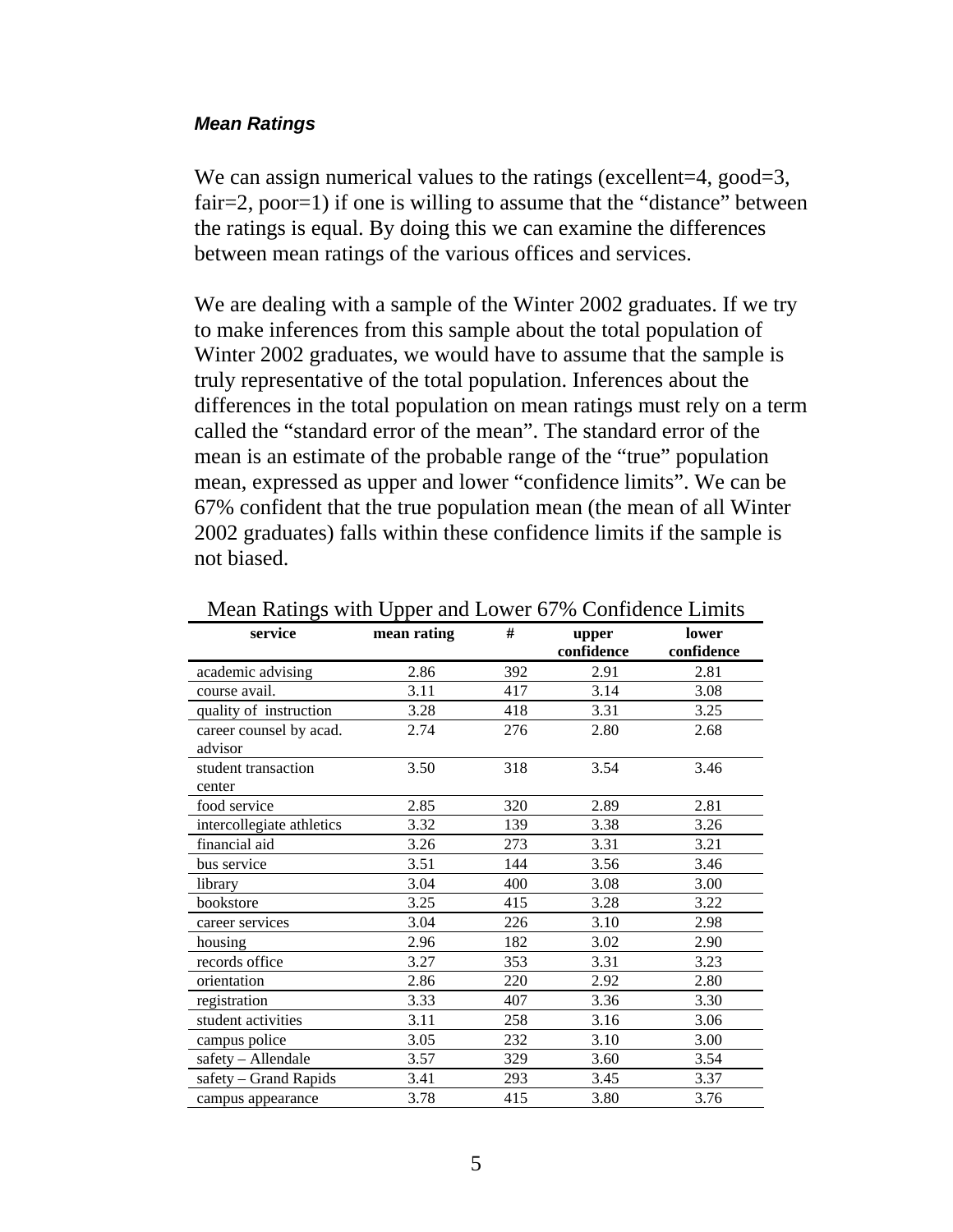| service                 | mean rating | #   | upper<br>confidence | lower<br>confidence |
|-------------------------|-------------|-----|---------------------|---------------------|
| admissions              | 3.40        | 357 | 3.43                | 3.37                |
| <b>ARC</b>              | 3.33        | 198 | 3.38                | 3.28                |
| Lanthorn                | 2.91        | 343 | 2.95                | 2.87                |
| student employment      | 2.86        | 119 | 2.93                | 2.79                |
| computer labs           | 2.70        | 376 | 2.75                | 2.65                |
| parking - Allendale     | 2.44        | 370 | 2.49                | 2.39                |
| parking – Grand Rapids  | 2.74        | 338 | 2.79                | 2.69                |
| recreation & facilities | 3.36        | 278 | 3.40                | 3.32                |
| overall GVSU            | 3.40        | 415 | 3.43                | 3.37                |

There are some differences in a few areas between the ratings of those graduates that earned a bachelor's degree Winter 2002 and those that earned a masters degree.

| <b>Mean Ratings by Degree Earned</b>            |           |     |         |    |  |  |  |
|-------------------------------------------------|-----------|-----|---------|----|--|--|--|
| #<br>#<br>service<br>mean rating<br>mean rating |           |     |         |    |  |  |  |
|                                                 | bachelors |     | masters |    |  |  |  |
| academic advising                               | 2.78      | 312 | 3.23    | 78 |  |  |  |
| course avail.                                   | 3.03      | 330 | 3.41    | 85 |  |  |  |
| quality of instruction                          | 3.25      | 329 | 3.37    | 87 |  |  |  |
| career counsel by acad.                         | 2.72      | 233 | 2.88    | 41 |  |  |  |
| advisor                                         |           |     |         |    |  |  |  |
| student transaction                             | 3.47      | 276 | 3.70    | 40 |  |  |  |
| center                                          |           |     |         |    |  |  |  |
| food service                                    | 2.86      | 273 | 2.80    | 46 |  |  |  |
| intercollegiate athletics                       | 3.30      | 129 | 3.44    | 9  |  |  |  |
| financial aid                                   | 3.26      | 229 | 3.29    | 42 |  |  |  |
| bus service                                     | 3.52      | 132 | 3.64    | 11 |  |  |  |
| library                                         | 3.01      | 321 | 3.19    | 77 |  |  |  |
| bookstore                                       | 3.20      | 330 | 3.42    | 83 |  |  |  |
| career services                                 | 3.05      | 207 | 2.94    | 17 |  |  |  |
| housing                                         | 2.96      | 171 | 2.80    | 10 |  |  |  |
| records office                                  | 3.22      | 281 | 3.43    | 70 |  |  |  |
| orientation                                     | 2.87      | 197 | 2.77    | 22 |  |  |  |
| registration                                    | 3.27      | 324 | 3.62    | 81 |  |  |  |
| student activities                              | 3.11      | 234 | 3.23    | 22 |  |  |  |
| campus police                                   | 3.05      | 211 | 3.00    | 20 |  |  |  |
| safety - Allendale                              | 3.57      | 294 | 3.53    | 34 |  |  |  |
| safety - Grand Rapids                           | 3.42      | 231 | 3.38    | 60 |  |  |  |
| campus appearance                               | 3.78      | 330 | 3.76    | 83 |  |  |  |
| admissions                                      | 3.35      | 288 | 3.58    | 69 |  |  |  |
| <b>ARC</b>                                      | 3.31      | 177 | 3.52    | 21 |  |  |  |
| Lanthorn                                        | 2.91      | 292 | 2.92    | 51 |  |  |  |
| student employment                              | 2.88      | 112 | 2.43    | 7  |  |  |  |
| computer labs                                   | 2.67      | 317 | 2.83    | 59 |  |  |  |
| parking - Allendale                             | 2.44      | 322 | 2.42    | 48 |  |  |  |
| parking - Grand Rapids                          | 2.75      | 265 | 2.68    | 73 |  |  |  |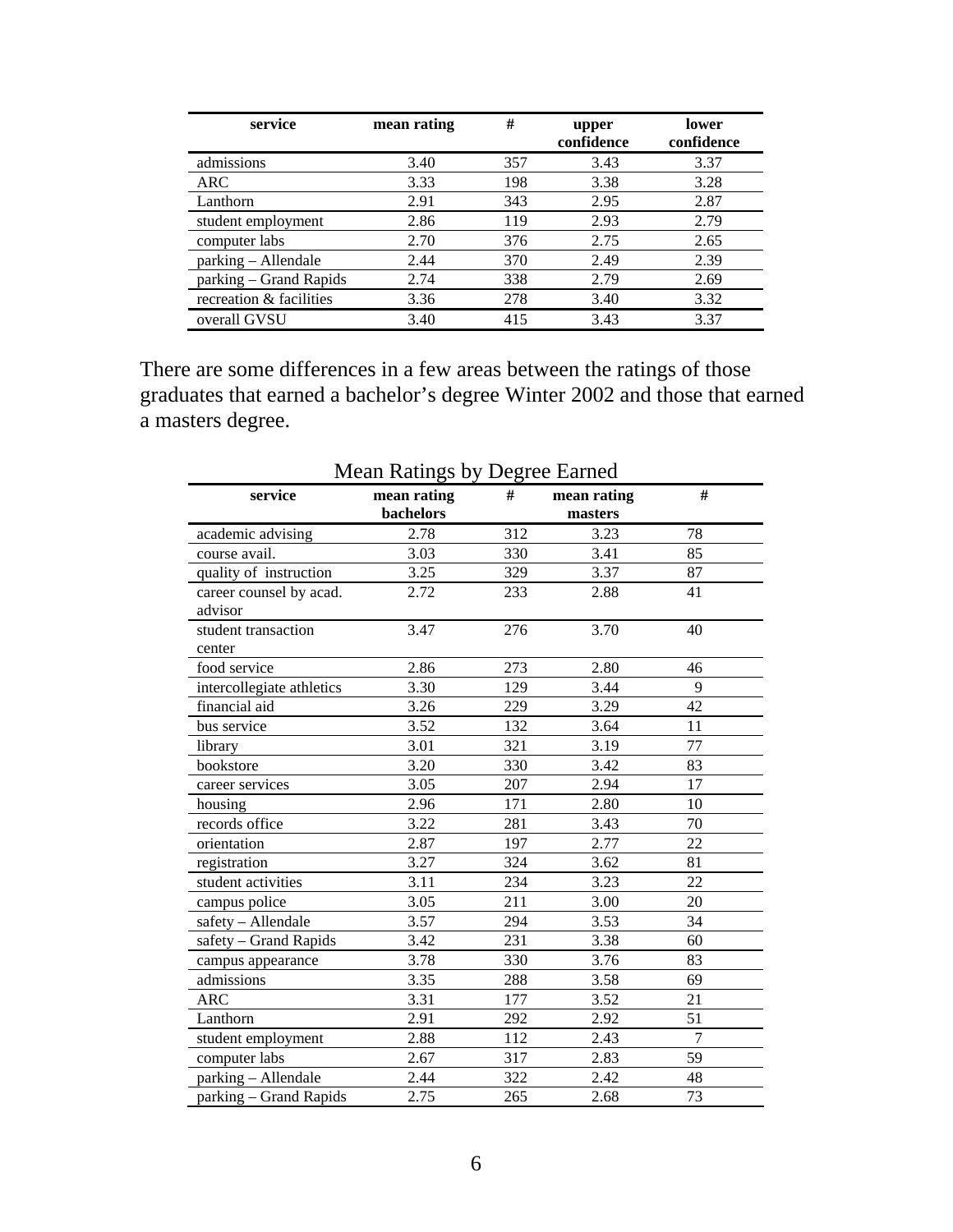| service                 | mean rating<br><b>bachelors</b> | #    | mean rating<br>masters |  |
|-------------------------|---------------------------------|------|------------------------|--|
| recreation & facilities | 3.35                            | 240  | 3.39                   |  |
| overall GVSU            | 3.39                            | 328. | 3 44                   |  |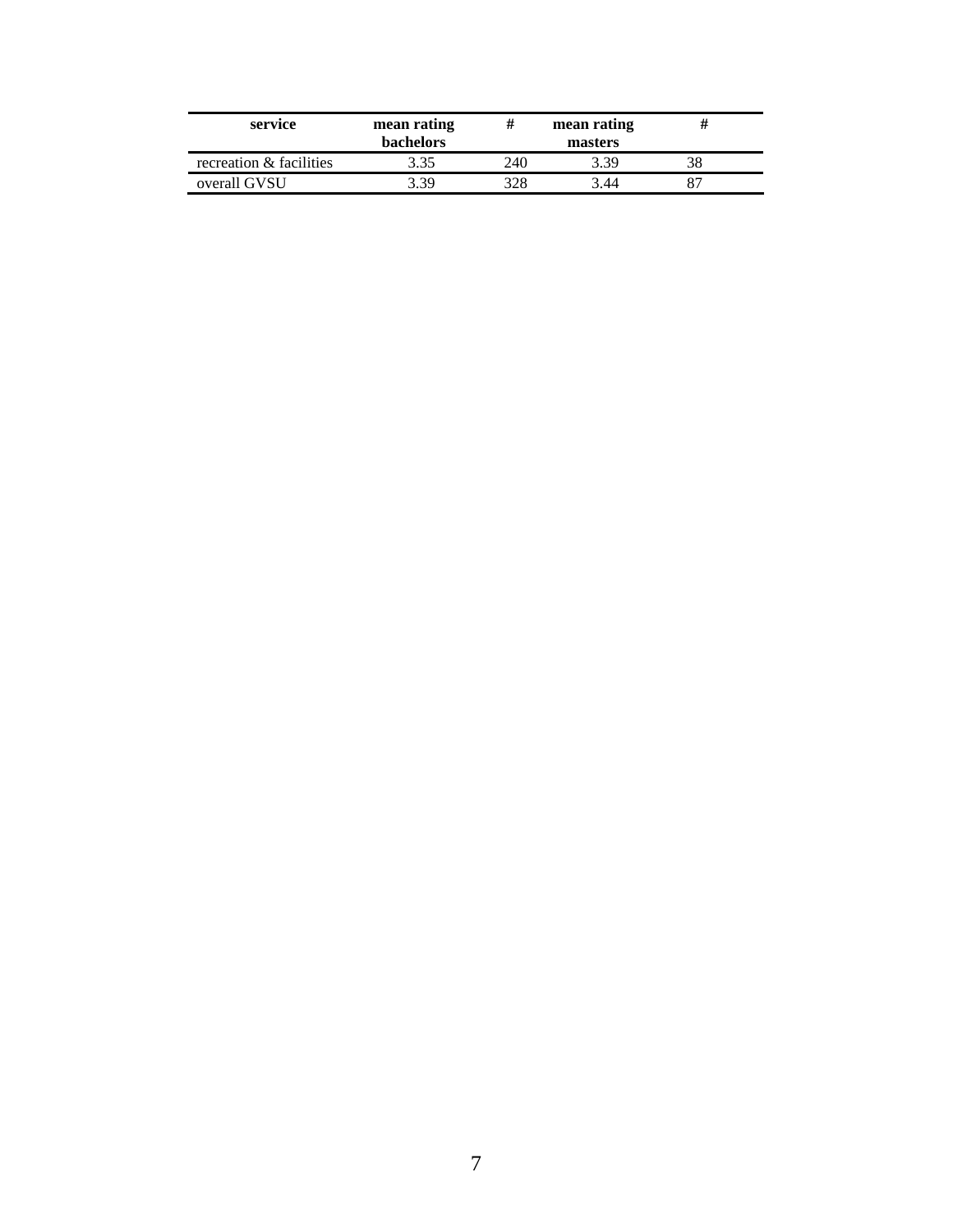## <span id="page-7-0"></span>*Comparison of Mean Ratings, 1982 through 2002*

Displayed starting on page 116 are graphs for each service or office that display the means and standard error band for the years 1982 through 2002.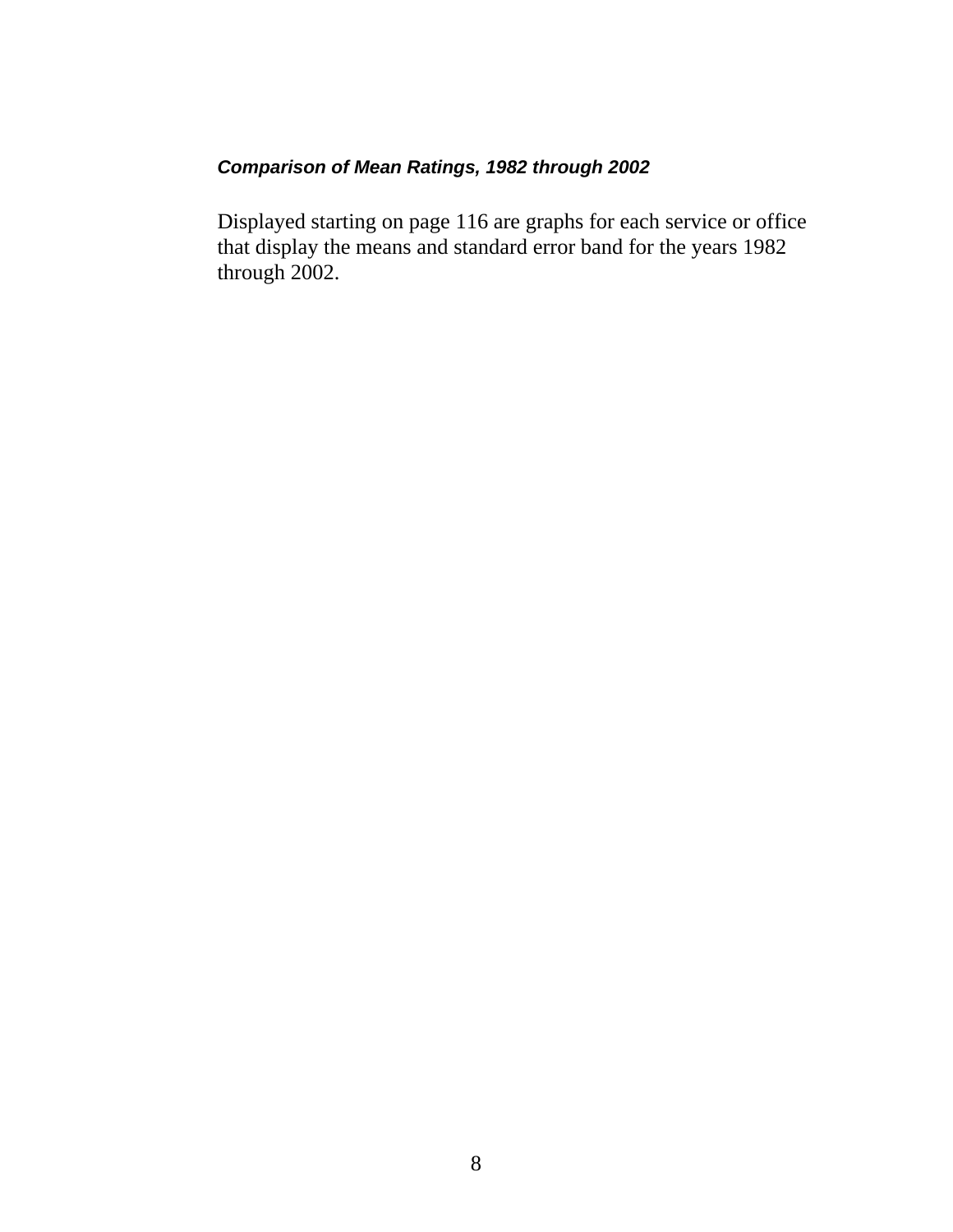<span id="page-8-0"></span>*Survey Instrument*



*Congratulations on the completion of your degree program!* 

*Now that you have passed that milestone, we would like to have you look back on your experience at Grand Valley. In doing so, you are uniquely qualified to rate the quality of services we have provided during your tenure here.* 

*Will you please take a few minutes of your time to help us in this project? Your impressions will help us improve our services and better serve the needs of current and future students at Grand Valley.* 

*When you have completed the questionnaire, please use the enclosed postage paid business reply envelope and drop it in the mail.* 

*Thanks for your help.* 

*Sincerely,* 

*R. Bruce Tweddale, Director Office of Institutional Analysis* 

 *(questionnaire begins on next page)*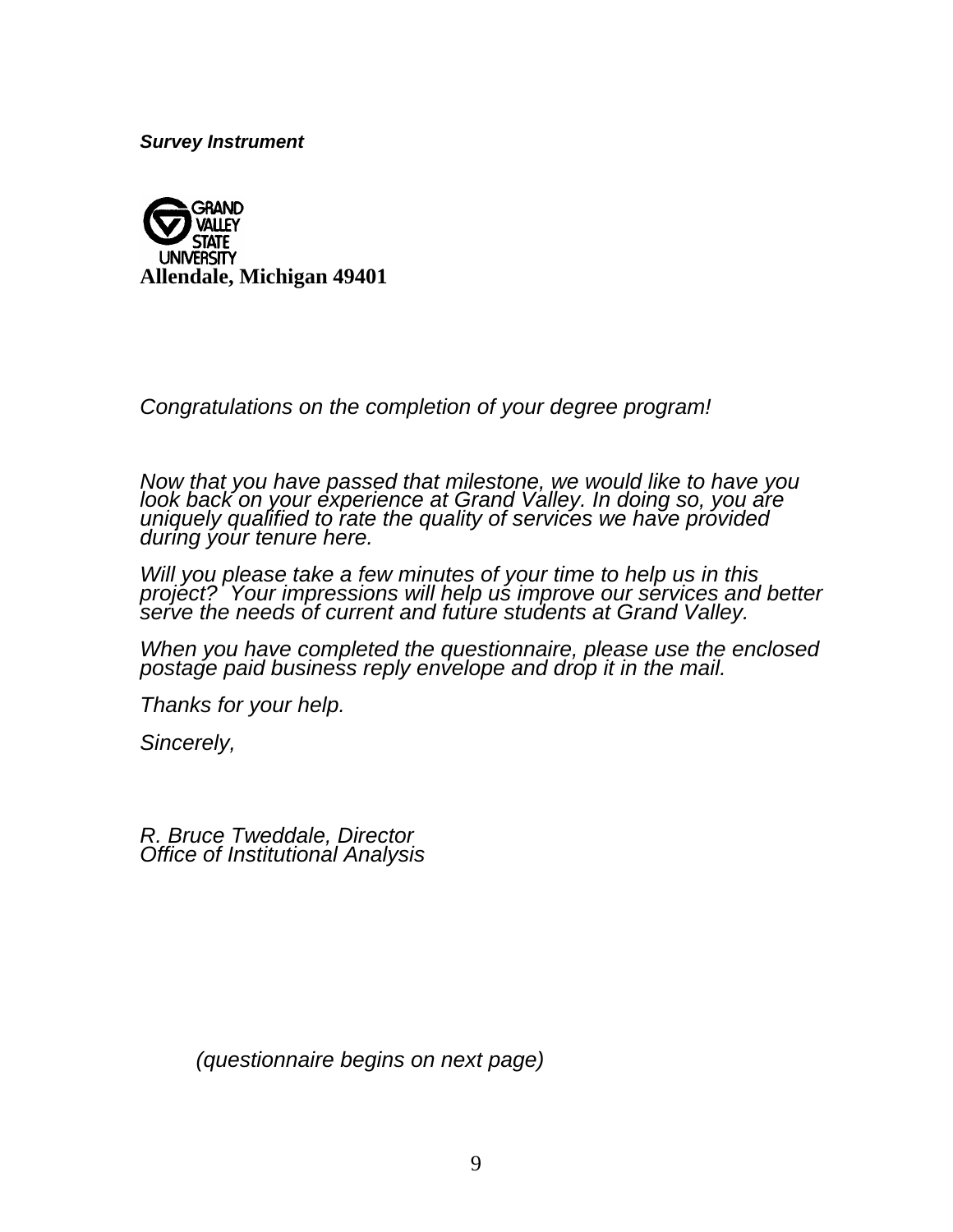#### GRAND VALLEY STATE UNIVERSITY

#### Survey of Graduates

Please rate each of the following services or programs by placing the appropriate code number in the space provided, using the following scale.

- 4 excellent, few reservations
- 3 good, some reservations
- 2 fair, several reservations
	- 1 poor, many reservations 0 no contact, can't rate
	-

In addition to the ratings, space is provided for your comments and/or suggestions for improvement.

Place Rating Codes Here Service or Program Write Comments Here

 1. ACADEMIC ADVISING (by faculty advisor)

- 2. AVAILABILITY OF COURSES
- 3. QUALITY OF INSTRUCTION
- 4. CAREER COUNSELING (by faculty advisor)
- 5. STUDENT TRANSACTION CENTER (STU Building)
	- 6. FOOD SERVICE
- 7. INTERCOLLEGIATE ATHLETICS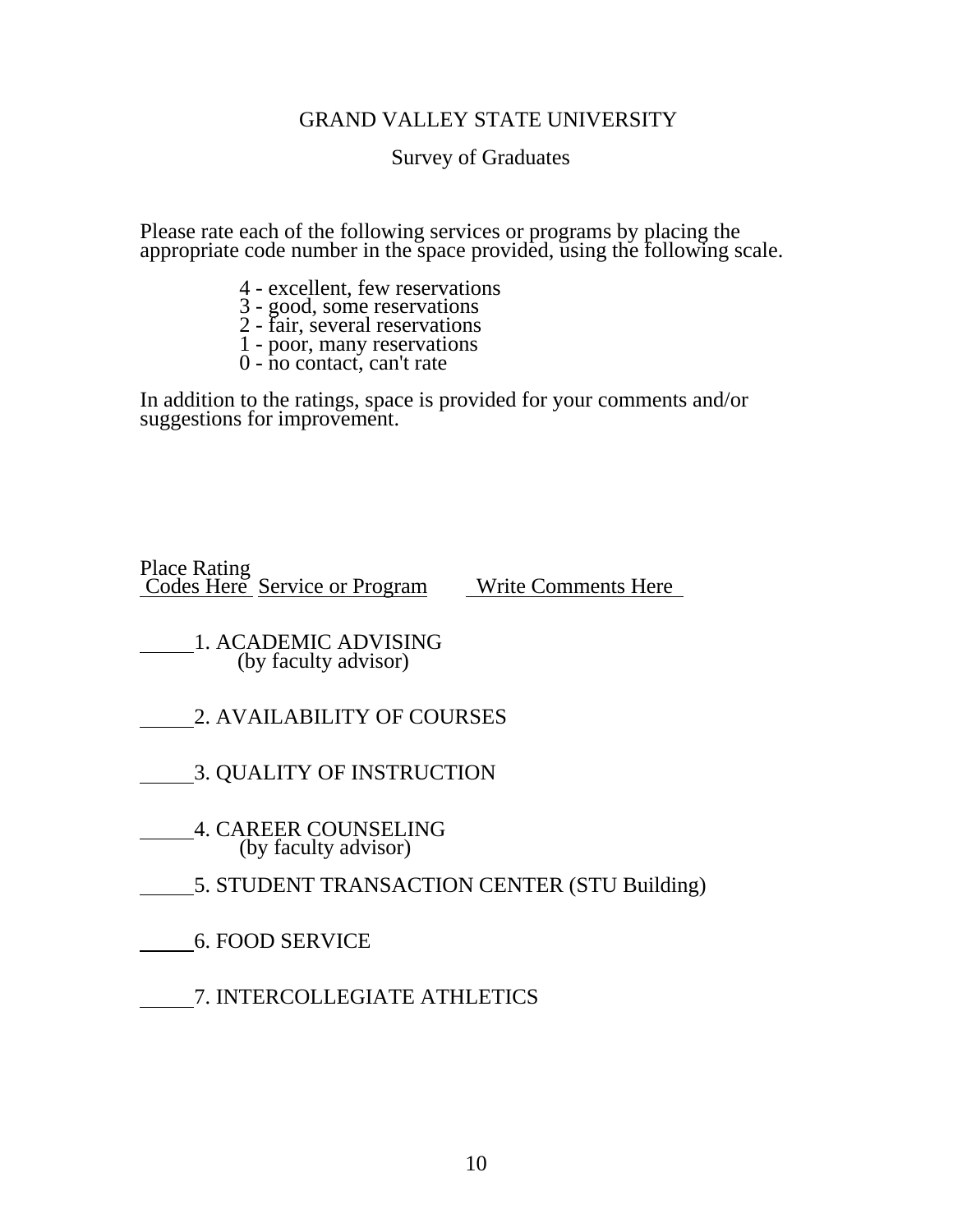Place Rating Codes Here Service or Program Write Comments Here

- 8. FINANCIAL AIDS OFFICE
	- 9. BUS SERVICE
- 10. LIBRARY
- 11. BOOKSTORE

12. CAREER SERVICES

- 13. HOUSING (dorms, living centers, apartments`)
- 14. RECORDS OFFICE
- **15. NEW STUDENT ORIENTATION** PROGRAM
- 16. REGISTRATION PROCESS
- 17. STUDENT ACTIVITIES
- 18. CAMPUS POLICE
- 19. SAFETY ON CAMPUS (Allendale)
- 20. SAFETY ON CAMPUS (Grand Rapids)
- 21. GENERAL APPEARANCE OF CAMPUS & FACILITIES

(more on next page)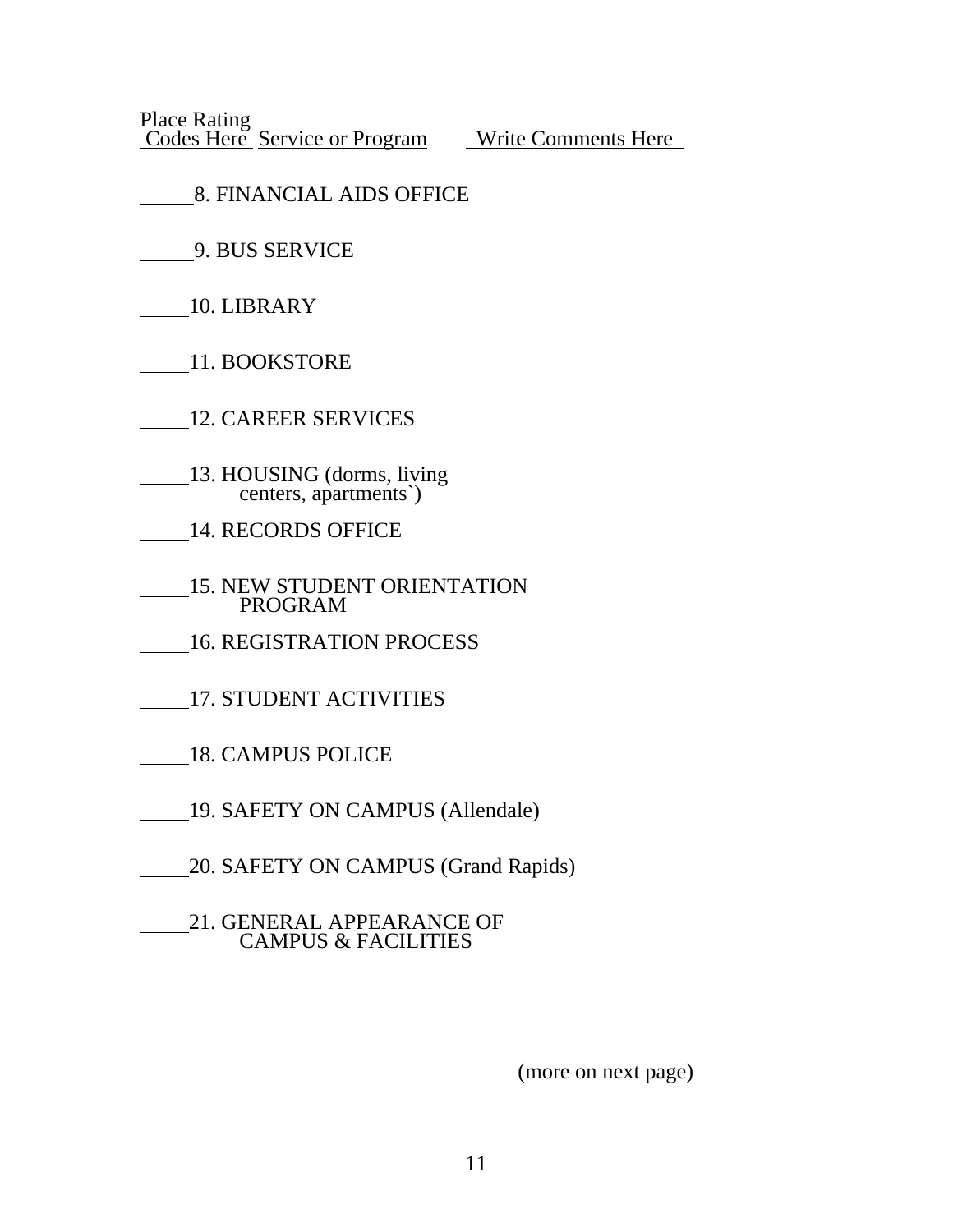Place Rating Codes Here Service or Program Write Comments Here

22. ADMISSIONS OFFICE

23. ACADEMIC RESOURCE CENTER (A.R.C.)

- 24. STUDENT NEWSPAPER (Lanthorn)
- 25. STUDENT EMPLOYMENT **OFFICE**
- 26. OPEN COMPUTING LABS
- 27. PARKING (Allendale Campus)
- 28. PARKING (Grand Rapids Campus)

29. CAMPUS RECREATION FACILITIES & PROGRAMS

 30. OVERALL RATING OF GRAND VALLEY

Please use the space below for any additional comments and/or suggestions relative to the services offered by Grand Valley or your experience as a student here.

- - - - - - - - - - - - - - - - - - - - - - - - - - - - - - - - - - - - - - - - - - - - - - - - - - - Please indicate with a check mark the degree you have just earned at Grand Valley.

- 1. Bachelor's Degree
- 2. \_\_\_\_\_Master's Degree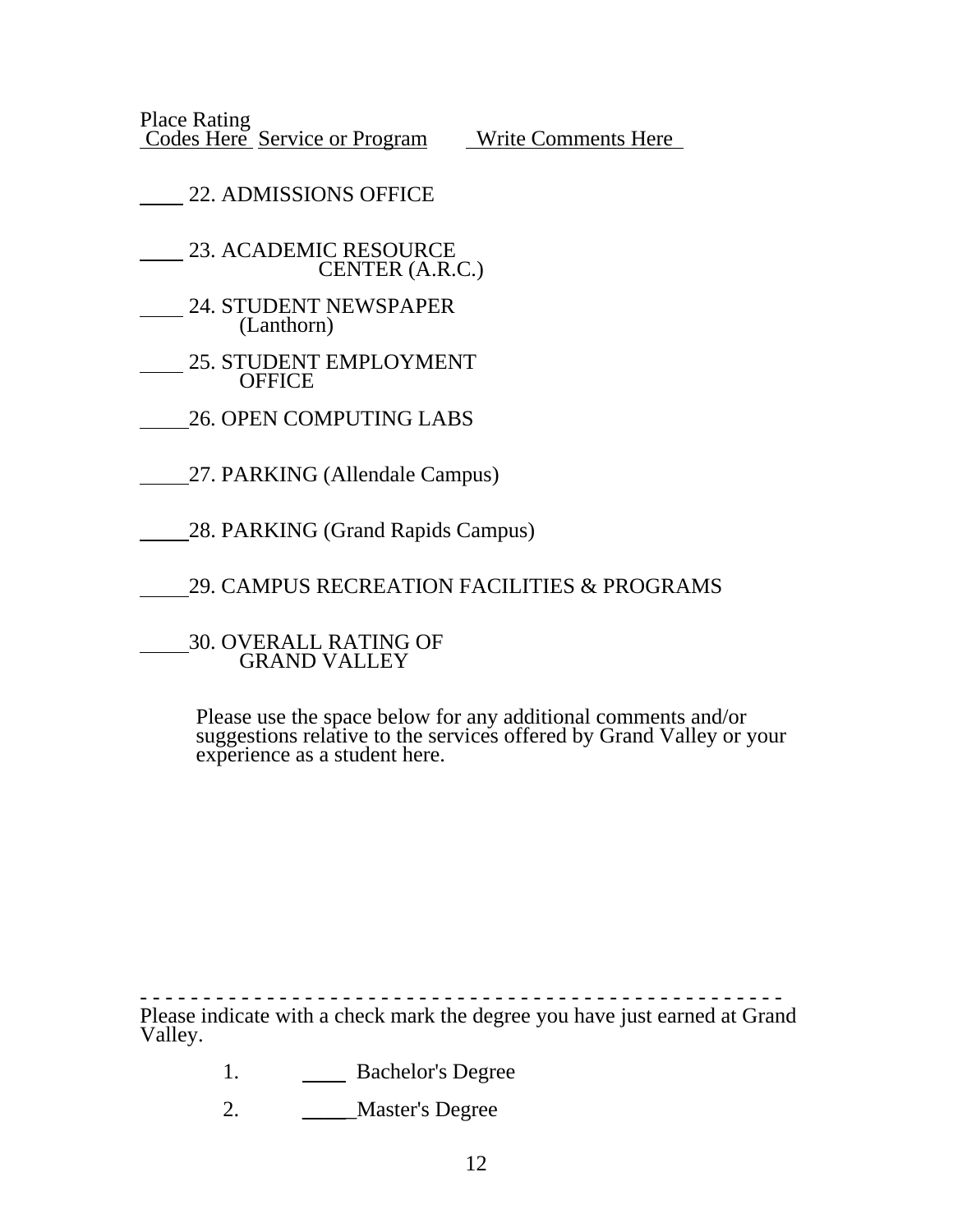## <span id="page-12-0"></span>**Figure 1 (Academic Advising)**



### **GRADUATE RATINGS OF SERVICES ACADEMIC ADVISING**

**Figure 2 (Course Availability)** 



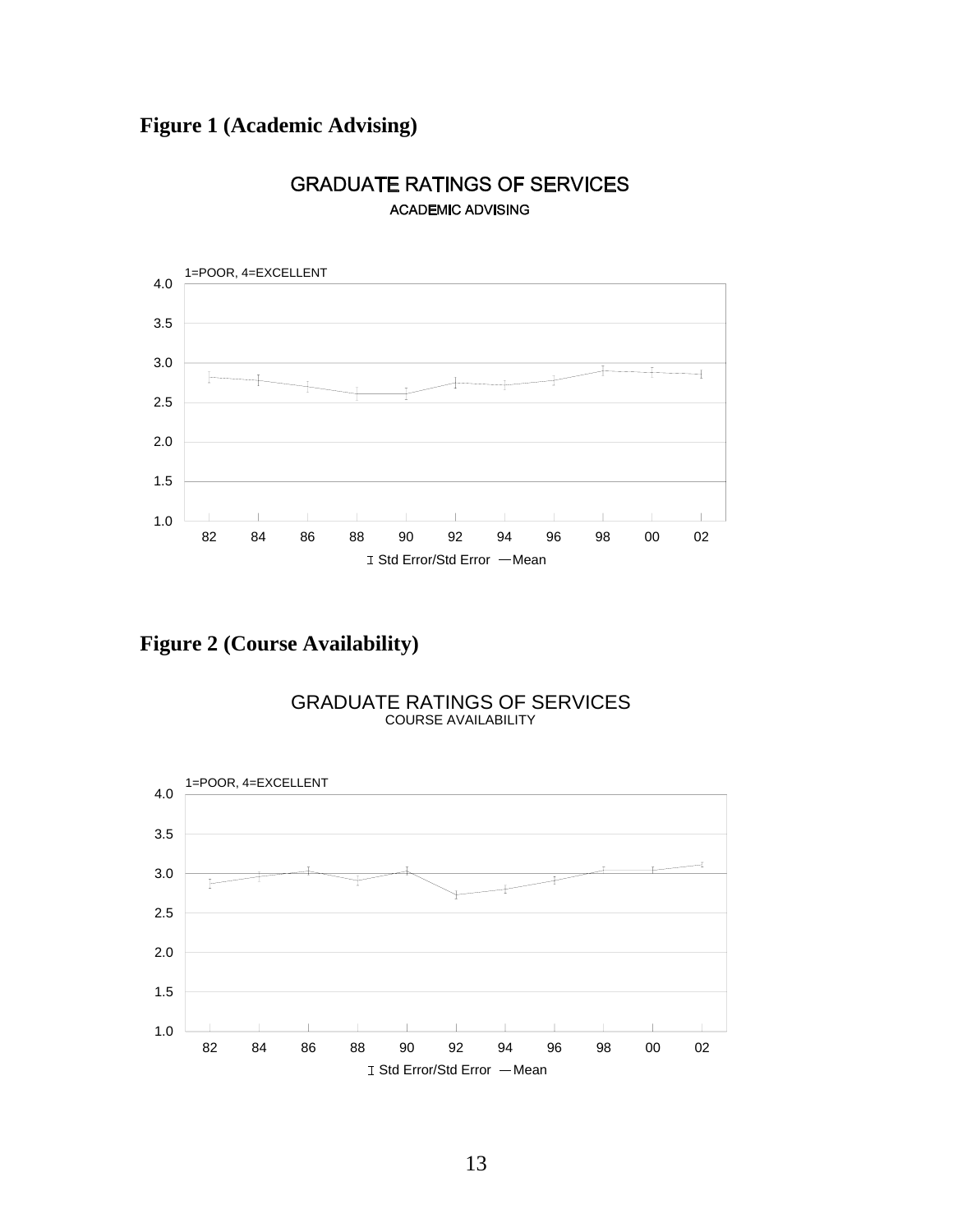<span id="page-13-0"></span>

#### GRADUATE RATINGS OF SERVICES **QUALITY OF INSTRUCTION**

**Figure 4 (Career Counseling by Academic Advisor)** 



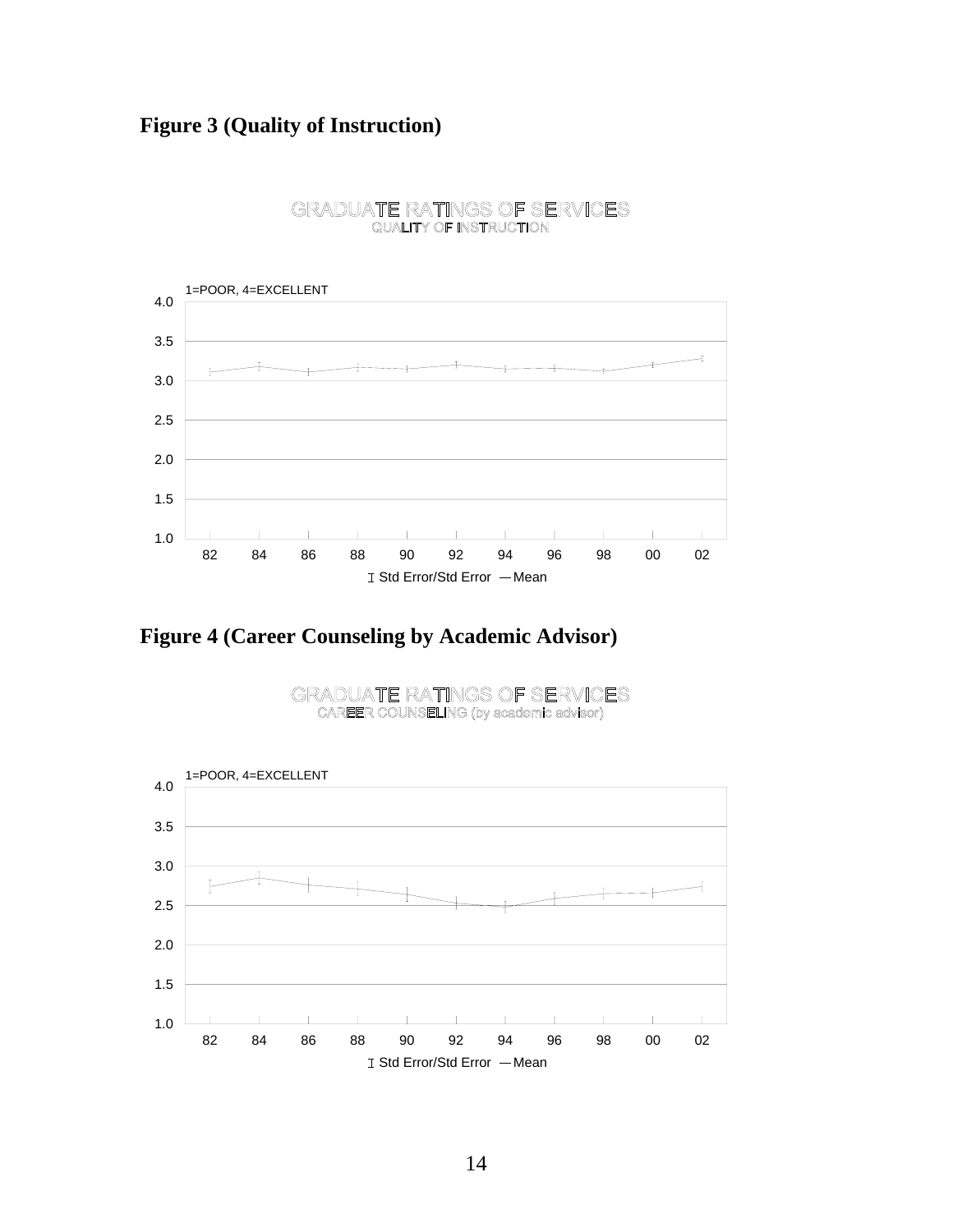## <span id="page-14-0"></span>**Figure 5 (Student Transaction Center)**



#### GRADUATE RATINGS OF SERVICES STUDENT TRANSACTION CENTER

**Figure 6 (Food Service)** 

#### GRADUATE RATINGS OF SERVICES **FOOD SERVICE**

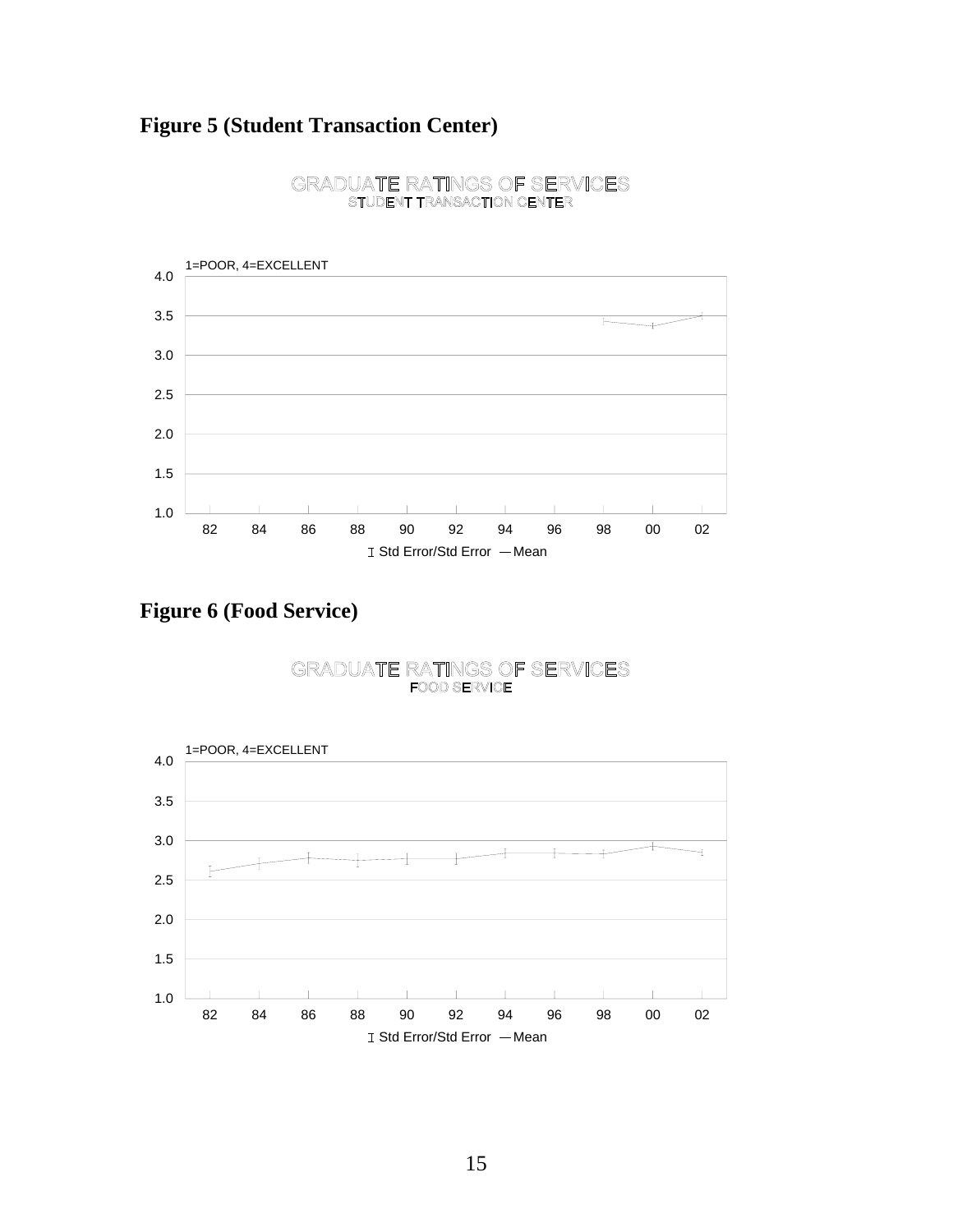## <span id="page-15-0"></span>**Figure 7 (Intercollegiate Athletics)**



#### GRADUATE RATINGS OF SERVICES **INTERCOLLEGIATE ATHLETICS**

**Figure 8 (Financial Aid)** 

#### GRADUATE RATINGS OF SERVICES **FINANCIAL AIDS**

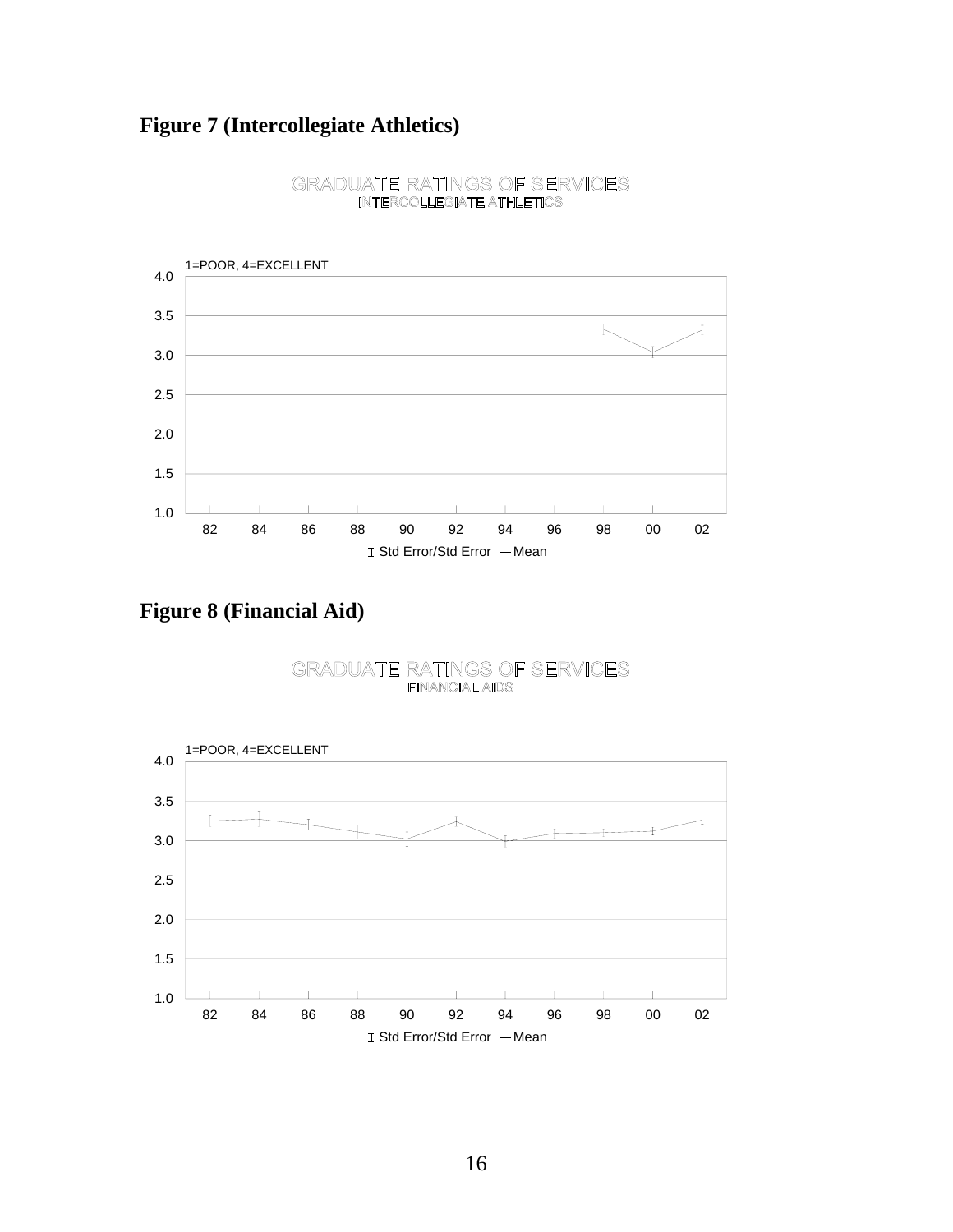<span id="page-16-0"></span>

#### GRADUATE RATINGS OF SERVICES **BUS SERVICE**

**Figure 10 (Library)** 

#### GRADUATE RATINGS OF SERVICES **LIBRARY**

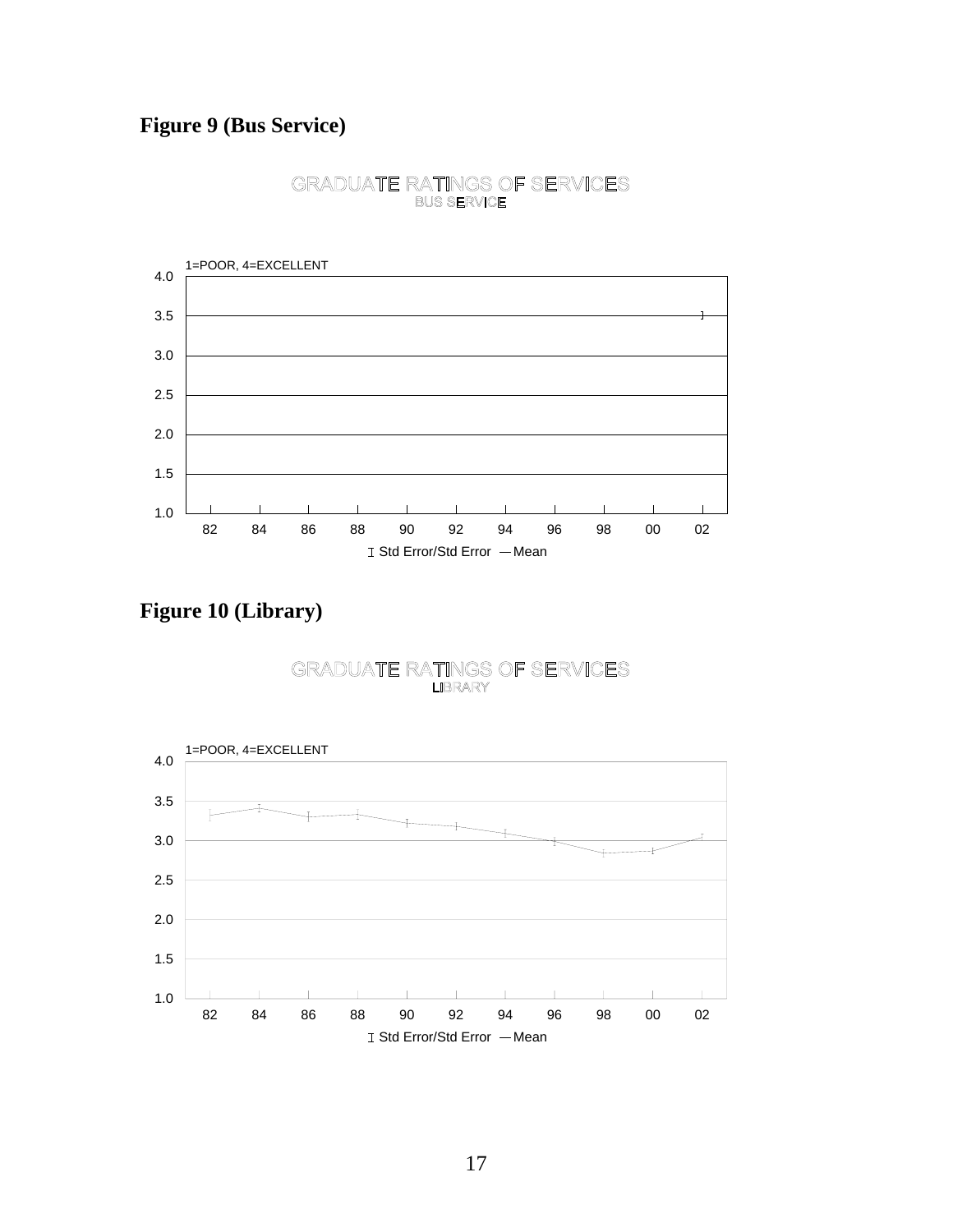<span id="page-17-0"></span>

#### GRADUATE RATINGS OF SERVICES **BOOKSTORE**

**Figure 12 (Career Services)** 

#### GRADUATE RATINGS OF SERVICES **CAREER SERVICES**

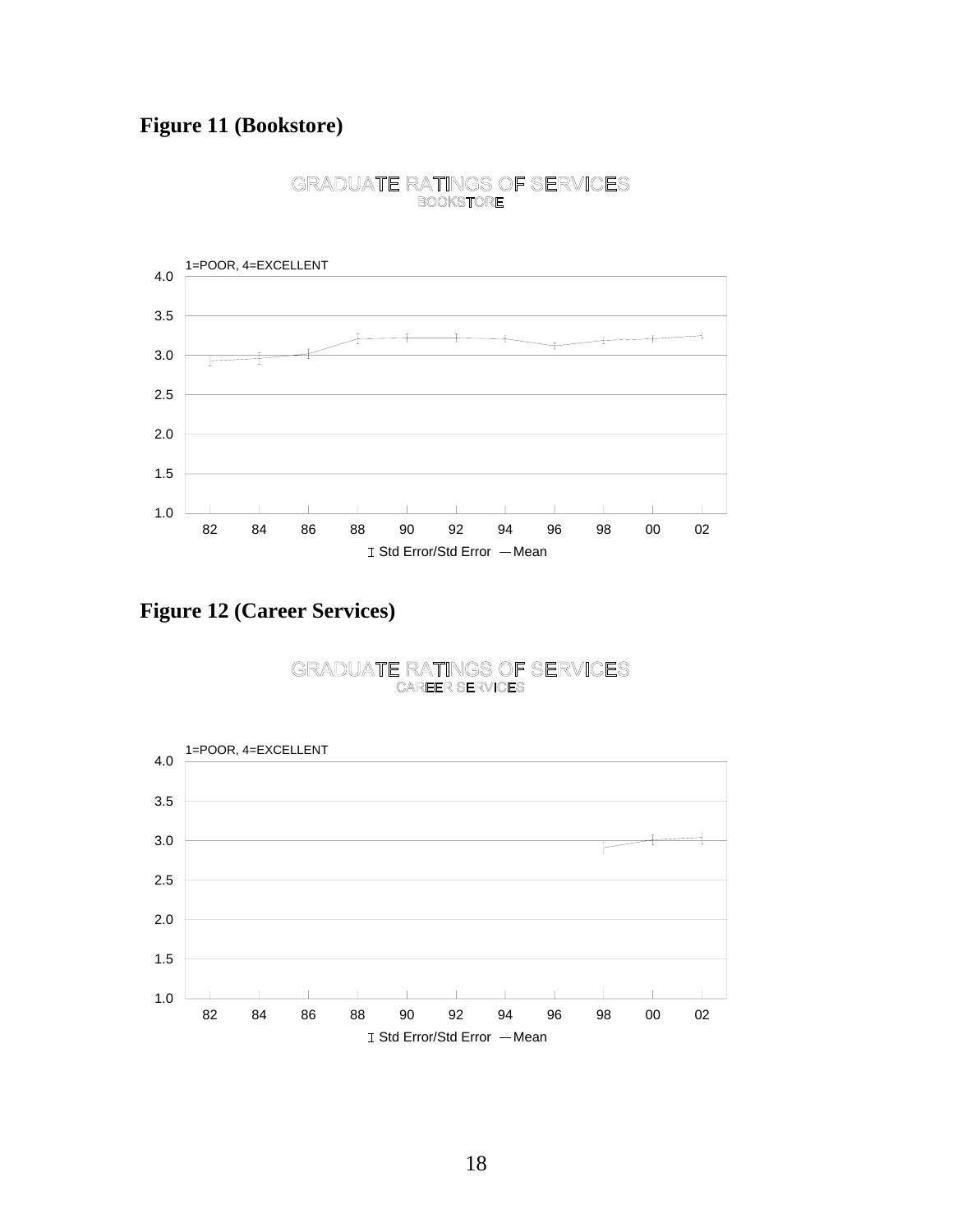<span id="page-18-0"></span>

# GRADUATE RATINGS OF SERVICES

**Figure 14 (Records Office)** 

#### GRADUATE RATINGS OF SERVICES RECORDS OFFICE

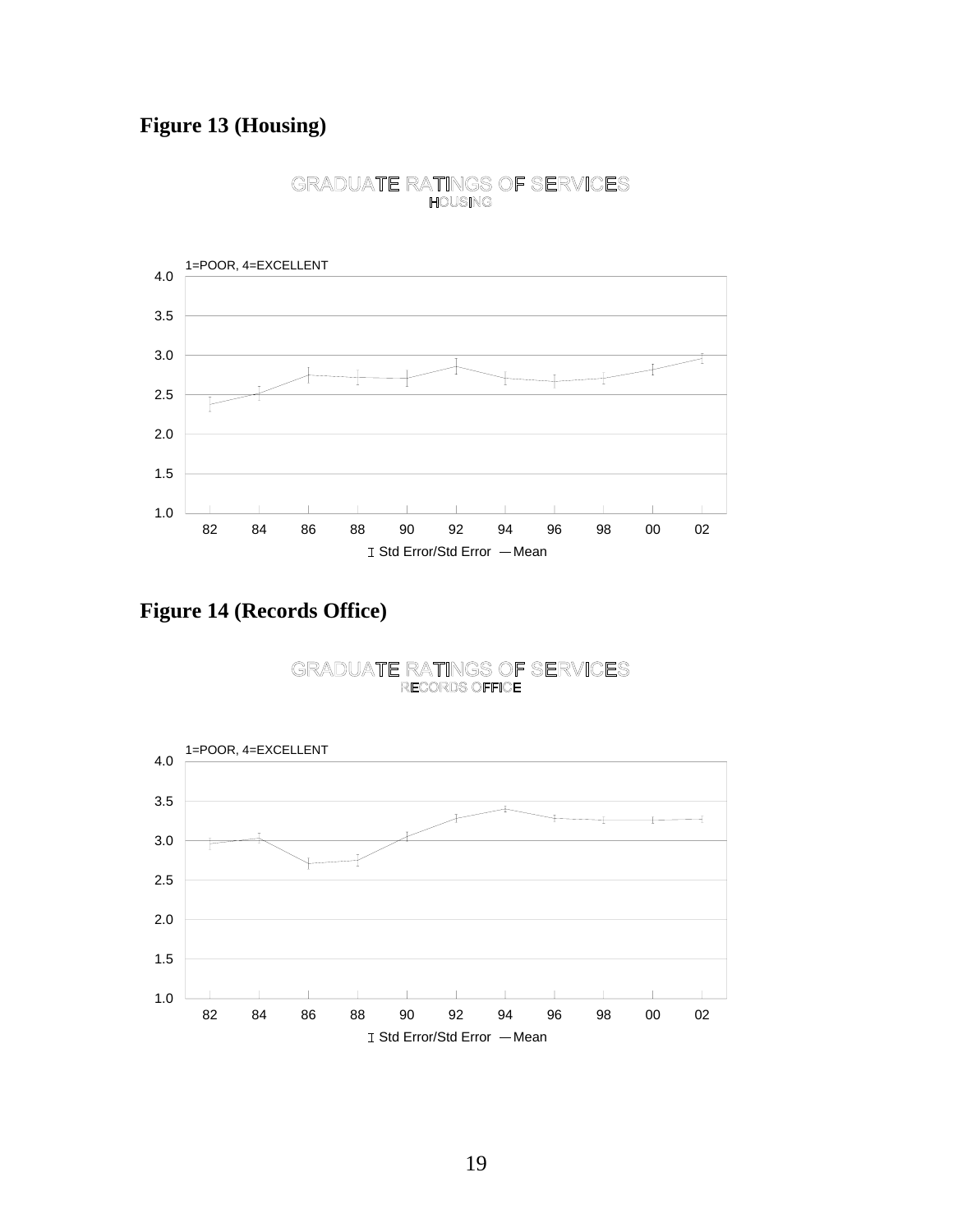## <span id="page-19-0"></span>**Figure 15 (Orientation)**



#### GRADUATE RATINGS OF SERVICES **ORIENTATION**

**Figure 16 (Registration)** 

#### GRADUATE RATINGS OF SERVICES **REGISTRATION**

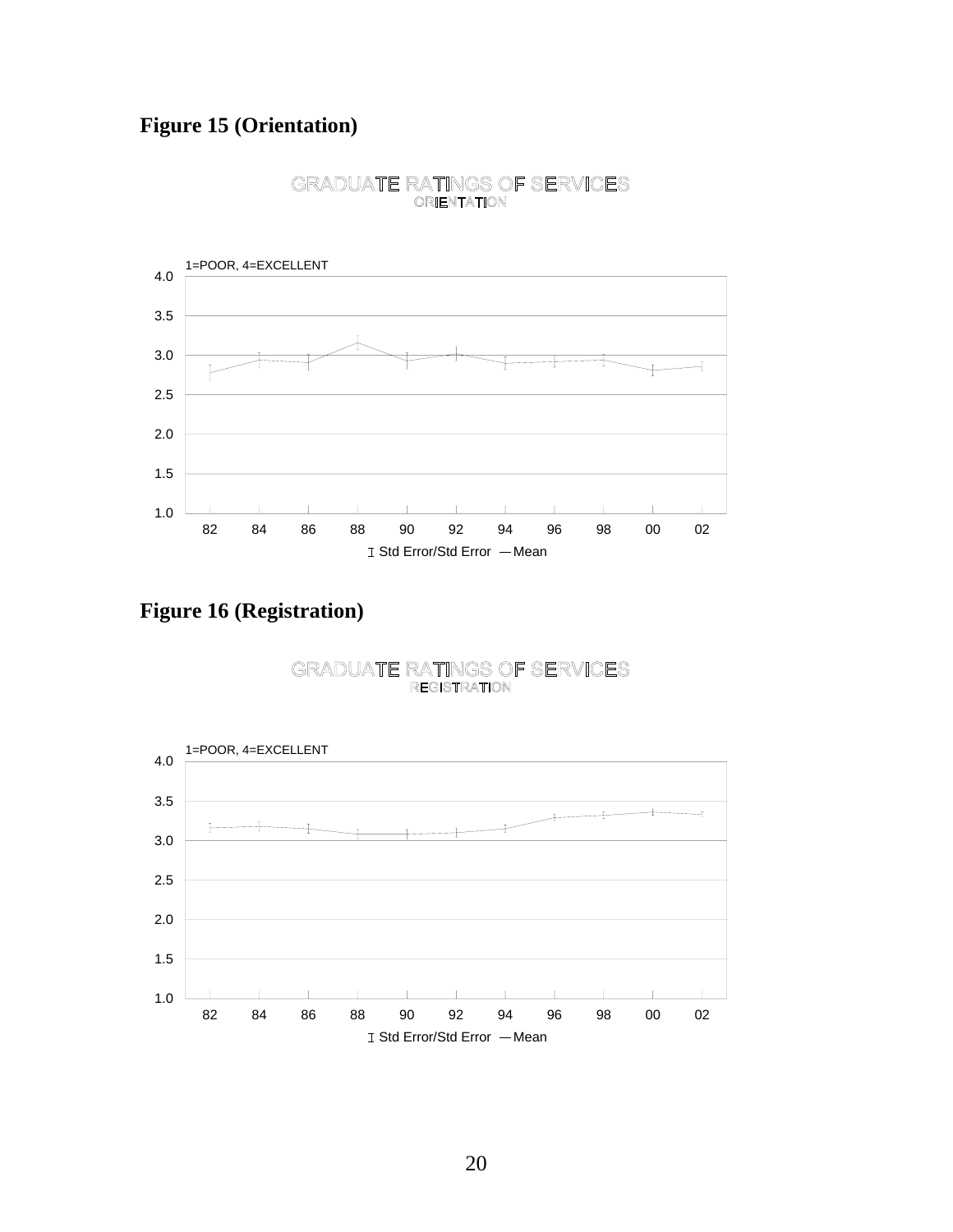## <span id="page-20-0"></span>**Figure 17 (Student Activities)**



#### GRADUATE RATINGS OF SERVICES **STUDENT ACTIVITIES**

**Figure 18 (Campus Police)** 

#### GRADUATE RATINGS OF SERVICES **CAMPUS POLICE**

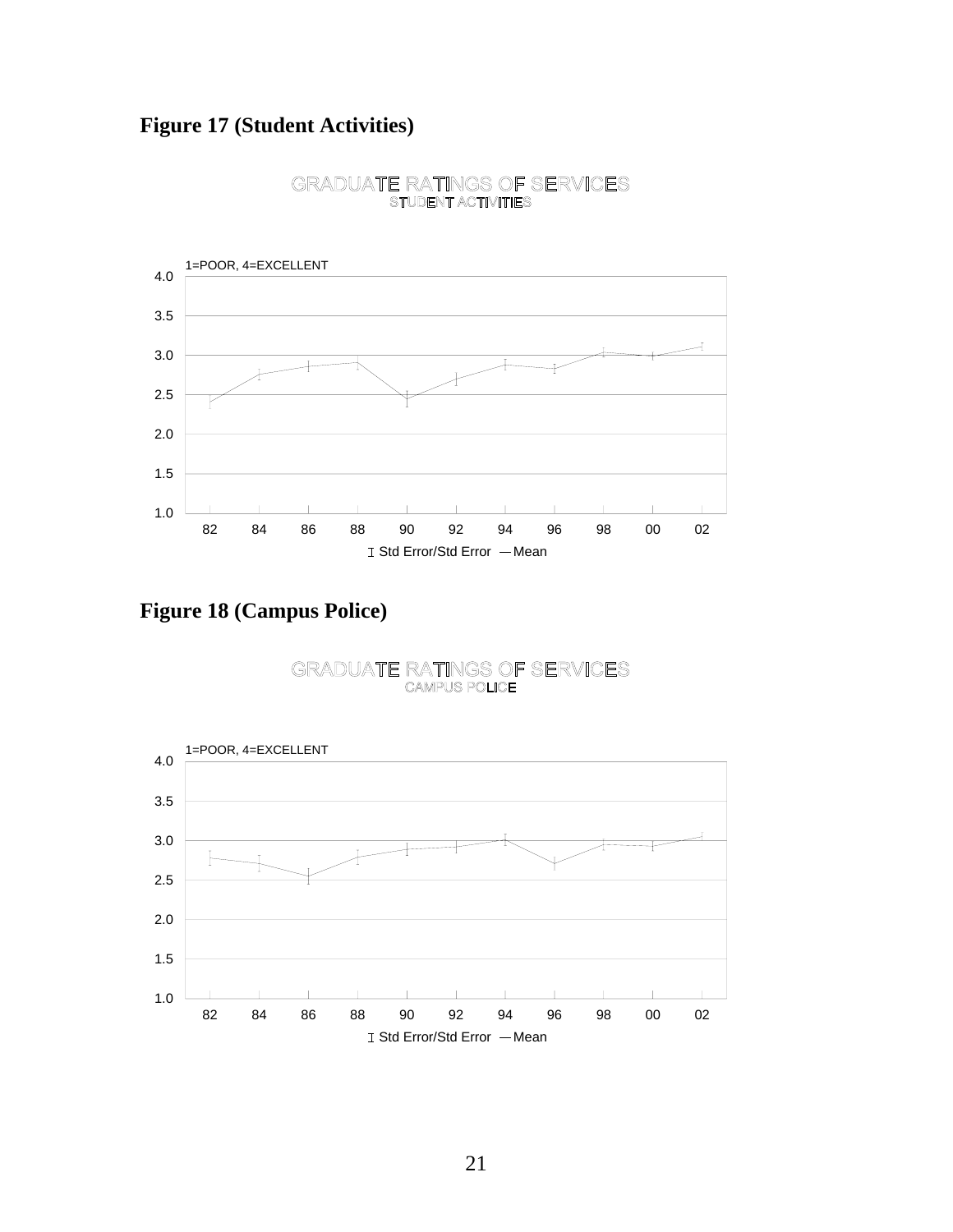## <span id="page-21-0"></span>**Figure 19 (Safety – Allendale Campus)**



#### GRADUATE RATINGS OF SERVICES SAFETY - ALLENDALE CAMPUS

**Figure 20 (Safety – Pew Campus)** 

#### GRADUATE RATINGS OF SERVICES SAFETY - PEW CAMPUS

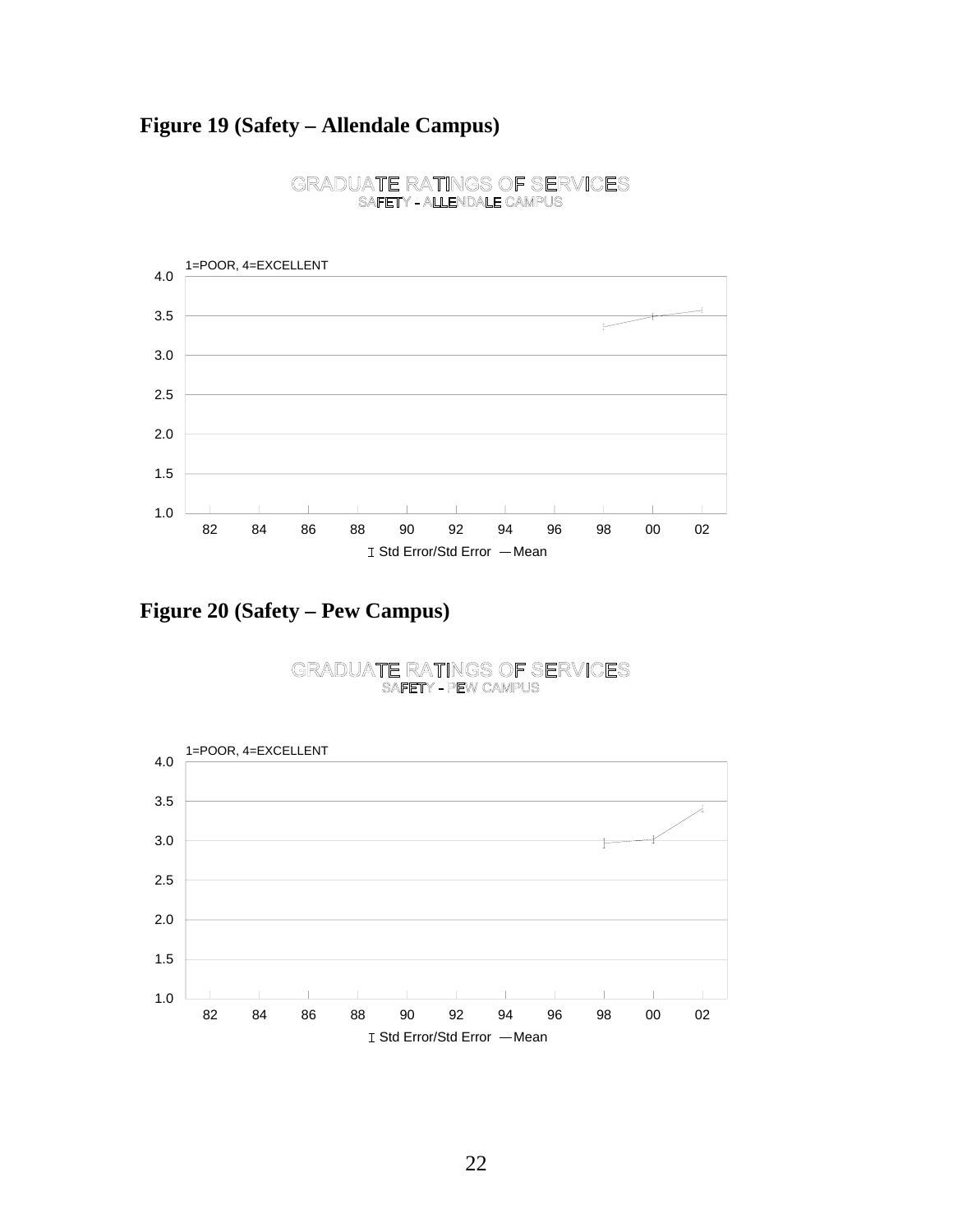## <span id="page-22-0"></span>**Figure 21 (Campus Appearance)**



#### GRADUATE RATINGS OF SERVICES **CAMPUS APPEARANCE**

**Figure 22 (Admissions Office)** 

#### GRADUATE RATINGS OF SERVICES **ADMISSIONS OFFICE**

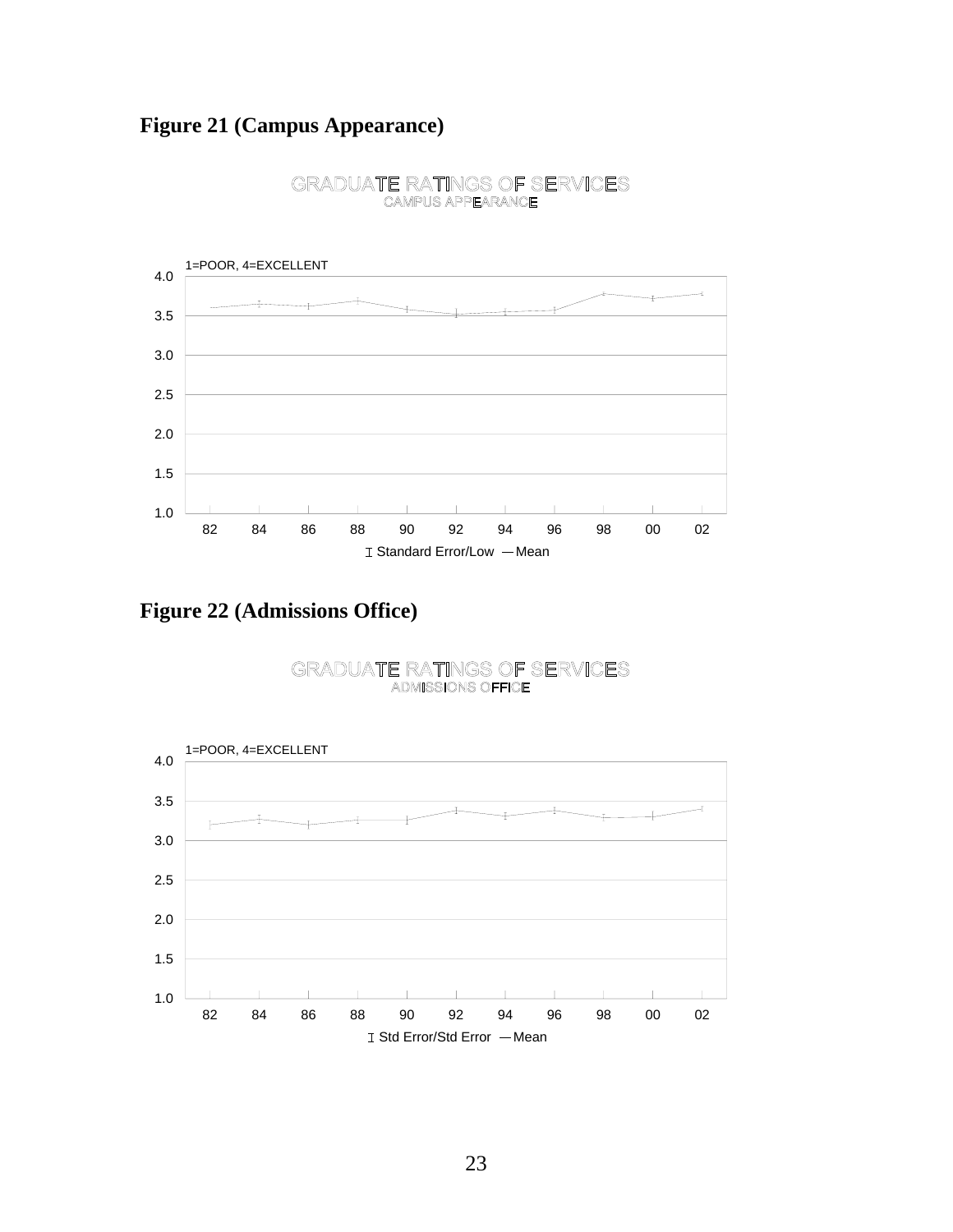## <span id="page-23-0"></span>**Figure 23 (Academic Resource Center)**



#### GRADUATE RATINGS OF SERVICES **ACADEMIC RESOURCE CENTER**

**Figure 24 (Lanthorn)** 

#### GRADUATE RATINGS OF SERVICES LANTHORN

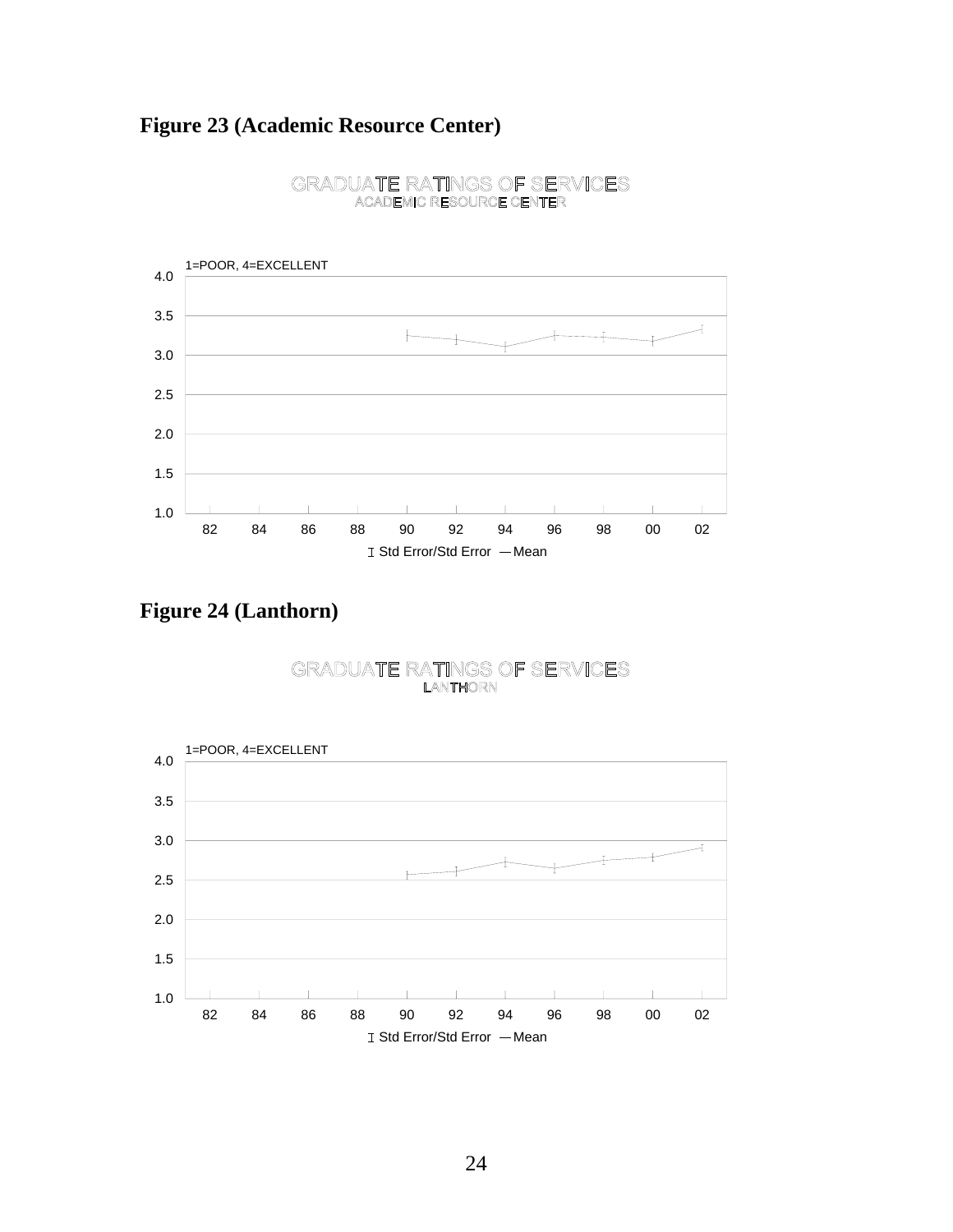## <span id="page-24-0"></span>**Figure 25 (Student Employment Office)**



#### GRADUATE RATINGS OF SERVICES STUDENT EMPLOYMENT OFFICE

**Figure 26 (Open Computer Labs)** 

#### GRADUATE RATINGS OF SERVICES OPEN COMPUTER LABS

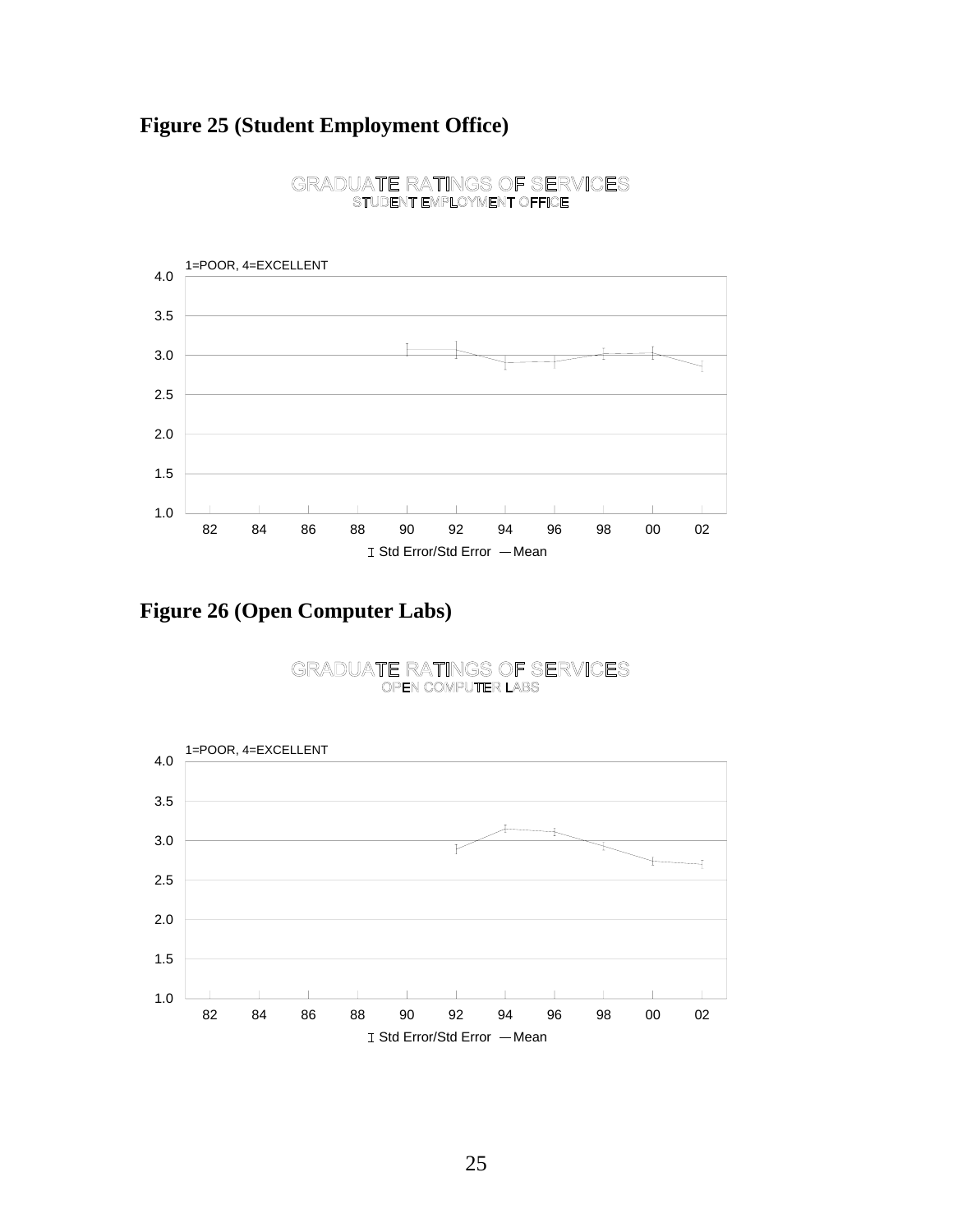## <span id="page-25-0"></span>**Figure 27 (Parking – Allendale Campus)**



#### GRADUATE RATINGS OF SERVICES PARKING - ALLENDALE CAMPUS

**Figure 28 (Parking – Pew Campus)** 

#### GRADUATE RATINGS OF SERVICES PARKING - PEW CAMPUS